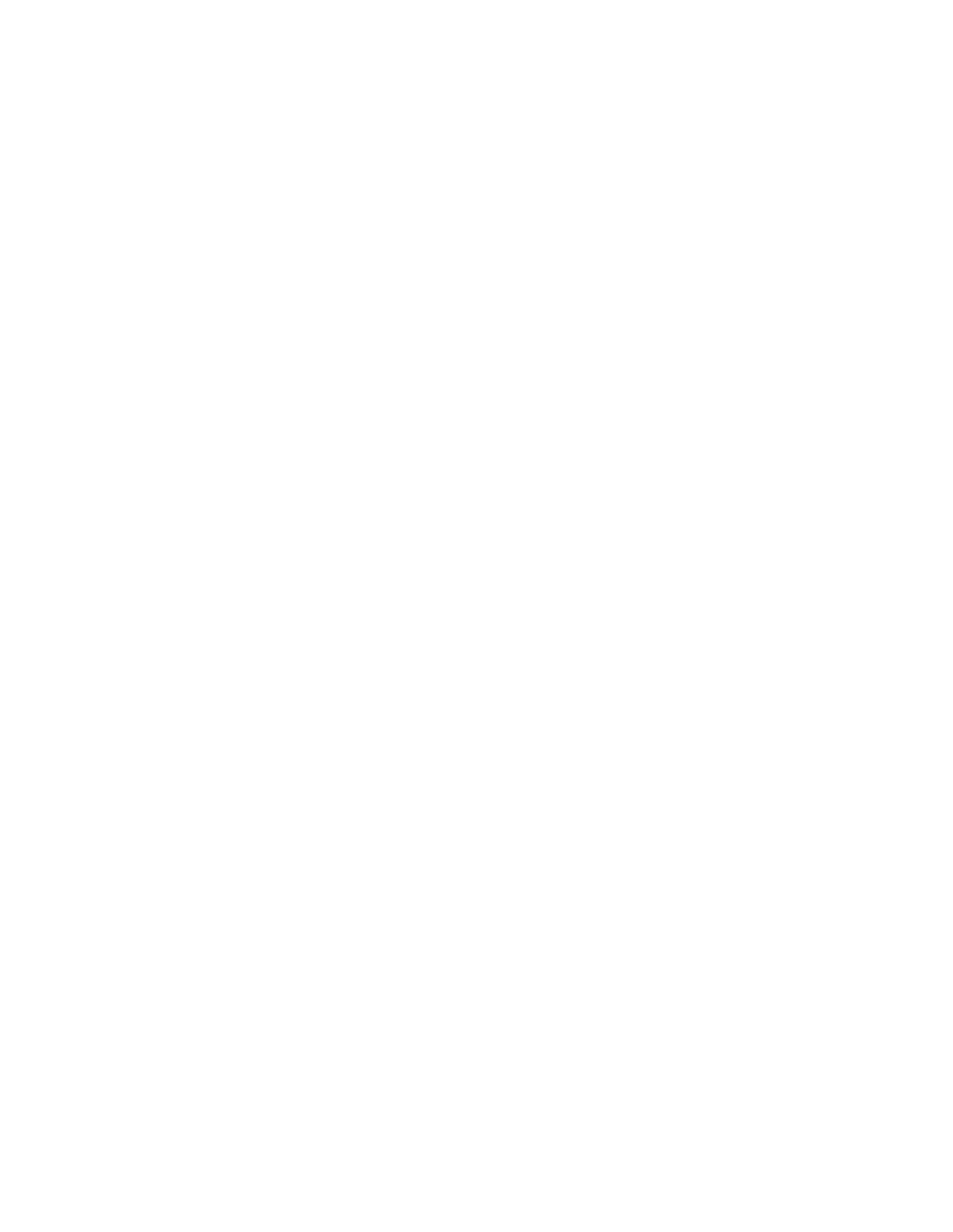This section of the EIR describes existing drainage and water resources for the Project area and the region, and evaluates potential impacts of the Project with respect to flooding, surface water resources, and groundwater resources. Sources utilized to complete this section include the *Water Supply Assessment for Elk Grove Southeast Policy Area* prepared by the Sacramento Water Agency; *Elk Grove Southeast Policy Area Master Water Plan* and *Southeast Policy Area Drainage Study*, both prepared by West Yost Associates; and other sources cited as appropriate.

# **5.9.1 EXISTING SETTING**

# SURFACE HYDROLOGY

Elk Grove is part of the Sacramento River watershed, which covers approximately 27,000 square miles. More specifically, surface water resources in Elk Grove are a part of the Morrison Creek Stream Group and include Elder, Elk Grove, Laguna (and tributaries), Morrison, Strawberry, and Whitehouse creeks. All surface water resources in the City drain into the Morrison Creek Stream Group, which ultimately drains into the Sacramento River (City of Elk Grove 2003b, p. 8-1). The Project area slopes to the southwest with an elevation of 39 feet to 22 feet and is bisected by a drainage canal that drains the site flowing to the west (Wood Rodgers 2013, p. 3).

## **Precipitation**

According to the National Weather Service (2013), the annual average precipitation for the Project area ranges from 15 to 20 inches. Most annual rainfall arrives during the winter storm season from October through April, with the heavier rainfall occurring between December and February.

# **Drainage**

The Project area lies within the City's Drainage Shed C, which covers nearly 7,900 acres in southern Sacramento County (see **Figure 2.0-4**). Of that total, approximately 2,100 acres are in Elk Grove. The watershed generally slopes from east to west with an average slope of about 0.10 percent. The existing land use in the watershed is agricultural with the exception of the Elk Grove Promenade site, which covers 525 acres in the upstream (eastern) portion of the watershed. Although the Promenade project stalled before completion, many of the site improvements were constructed, including roads, parking lots, buildings, and underground utilities including a storm drainage pipe system. The pipe system that collects runoff from the Promenade site delivers it to a detention basin that was constructed on the west side of the future Sterling Meadows project (West Yost Associates 2013, p. 1).

Downstream of the existing detention basin, runoff is conveyed through the Project area in an agricultural drainage channel, which is referred to in this section as the Shed C Channel. The Shed C Channel begins near the western boundary of the Sterling Meadows project and conveys runoff to the southwest for approximately 12,600 feet until it reaches Bruceville Road. At that point, the channel exits the City and continues west for approximately 22,000 feet where it crosses under Interstate 5 and enters the Stone Lakes National Wildlife Refuge (West Yost Associates 2013, p. 1).

# **Flooding**

According to the Federal Emergency Management Agency's (FEMA) (2013) Flood Insurance Rate Maps (FIRM) (Panel No. 06067C0450H, 06067C0319H, and 06067C0318H), the Project area is not in any flood hazard zones and is not designated as being in an area protected from flooding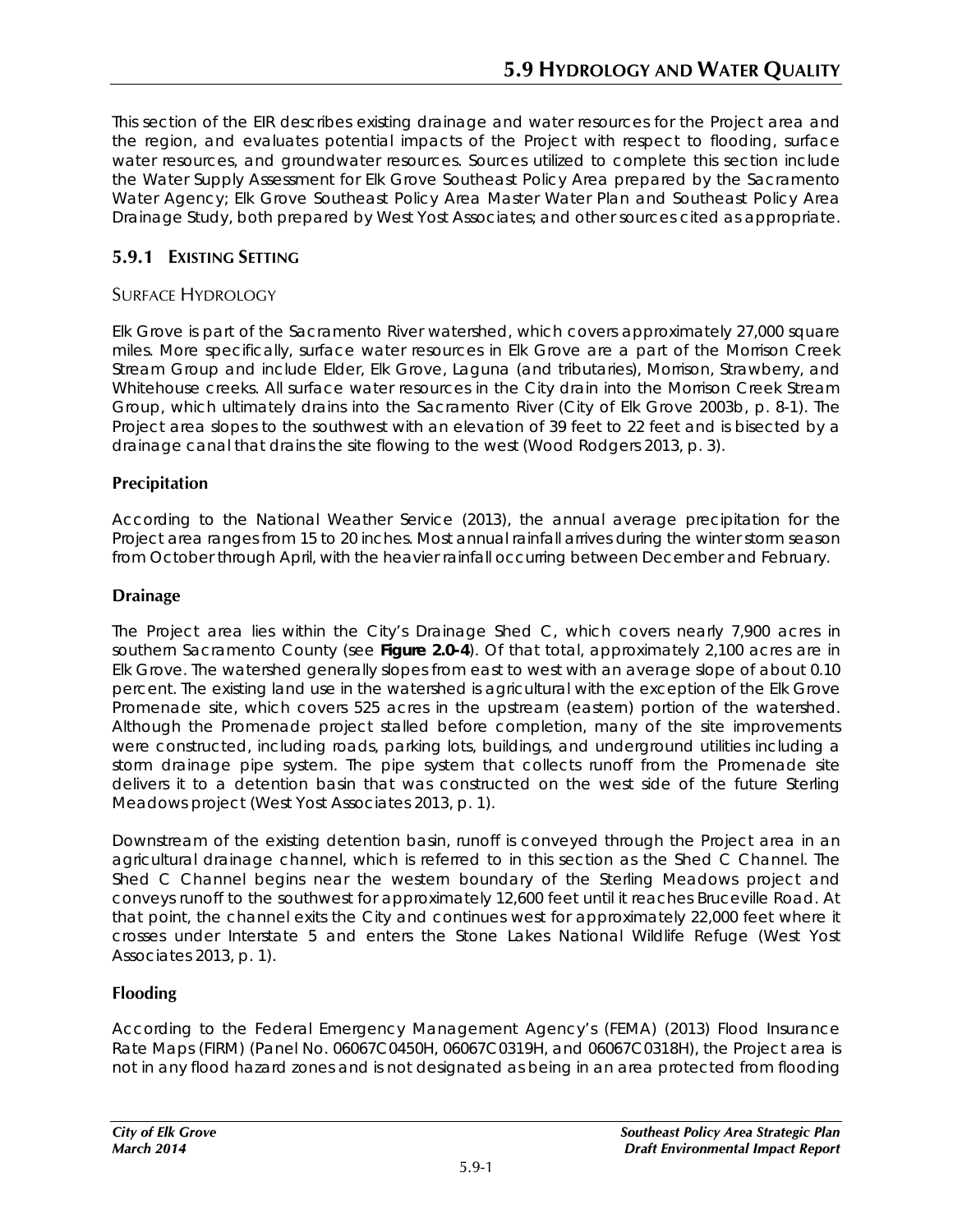inundation by a levee system (FEMA 2013). Furthermore, the Project area is not located in the inundation area of any dams (Cal OES 2008).

## GROUNDWATER HYDROLOGY

The SCWA's Zone 40 Groundwater Management Plan (2004) discusses groundwater in Zone 40, which includes both the City of Elk Grove and areas of Sacramento County and the City of Sacramento surrounding the Project area. According to the plan, formations that constitute the water-bearing deposits underlying Sacramento County include an upper, unconfined aquifer system consisting of the Victor, Fair Oaks, and Laguna formations (now known as the Modesto Formation) and a lower, semi-confined aquifer system consisting primarily of the Mehrten Formation known for its fine black sands. These formations are typically composed of lenses of inter-bedded sand, silt, and clay, interlaced with coarse-grained stream channel deposits. Groundwater in the Central Basin is generally classified as occurring in a shallow aquifer zone (Laguna or Modesto Formation) or in an underlying deeper aquifer zone (Mehrten Formation). In Zone 40, the shallow aquifer extends approximately 200 to 300 feet below the ground surface and, in general, the water quality in this zone is considered to be good except for the occurrence of arsenic in some locations. The shallow aquifer is typically targeted for private domestic wells requiring no treatment unless high arsenic values are encountered. The deep aquifer is separated from the shallow aquifer by a discontinuous clay layer that serves as a semiconfining layer for the deep aquifer. The base of the potable water portion of the deep aquifer averages approximately 1,400 feet below the ground surface. Water in the deep aquifer typically has higher concentrations of total dissolved solids (TDS), iron, and manganese. Groundwater used in Zone 40 is supplied from both the shallow and deeper aquifer systems (SCWA 2004, p. 13).

## **Groundwater Elevation**

Intensive use of groundwater over the past 60 years has resulted in a general lowering of groundwater elevations. Over time, isolated groundwater depressions have grown and coalesced into a single cone of depression that is centered in the southwestern portion of the basin, approximately 5 miles northwest of the Project area. Groundwater level trends through much of the basin have generally declined consistently from the 1950s and 1960s to about 1980 by 20 to 30 feet. From 1980 through 1983, water levels recovered by about 10 feet and remained stable until the beginning of the 1987–1992 drought, but wells in the vicinity of Rancho Cordova appear to have recovered less than other wells in the basin since 1995 (generally less than 10 feet). From 1995 to 2003, most groundwater levels recovered to levels that were generally higher than levels prior to the 1987–1992 drought. Much of this recovery can be attributed to the increased use of surface water in the Central Basin and the fallowing of previously irrigated agricultural lands transitioning into new urban development areas. In the western portion of the Central Basin, where the Project area is located, groundwater level trends observed in Department of Water Resources (DWR) monitoring wells generally vary between 20 feet below to 60 feet below mean sea level over the period of the 1950s through the early 2000s (SCWA 2013, p. 15).

A groundwater contour map of Sacramento County indicates that groundwater levels near the Project area range from approximately 40 feet below ground surface in the spring to 60 feet below ground surface in the fall (SCGA 2012). Groundwater-level data for two wells near the Project area indicate that groundwater levels range from approximately 30 to 60 feet below ground surface (DWR 2013).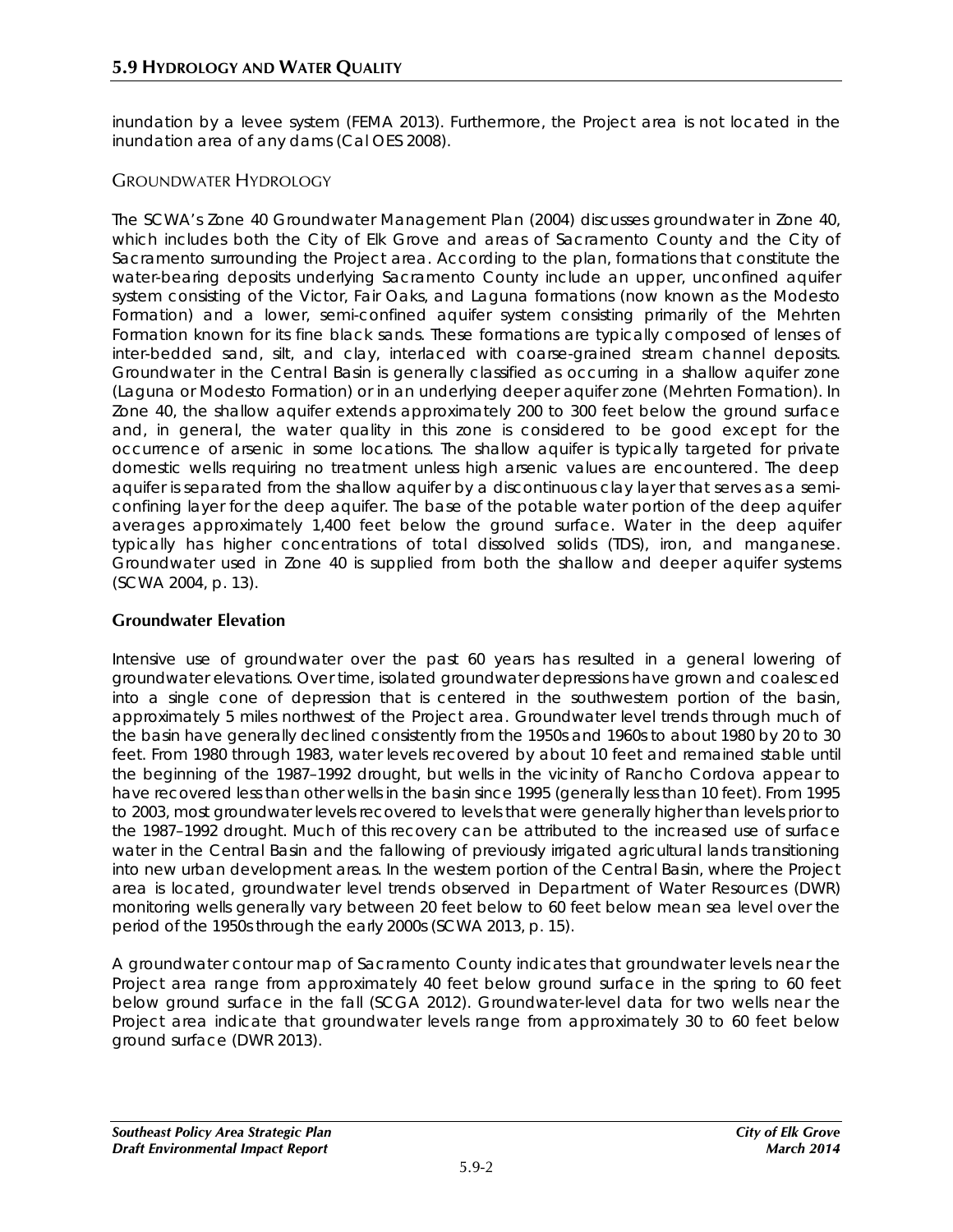## **Groundwater Recharge**

Groundwater in central Sacramento County moves from sources of recharge to areas of discharge. Recharge to the local aquifer system occurs along active river and stream channels where extensive sand and gravel deposits exist, particularly along the American, Cosumnes, and Sacramento river channels. Additional recharge occurs along the eastern boundary of Sacramento County at the transition point from the consolidated rocks of the Sierra Nevada to the alluvial deposited basin sediments. This typically occurs through fractured granitic rock that makes up the Sierra Nevada foothills. Other sources of recharge in the area include deep percolation from applied surface water, precipitation, and small streams. Changes in the groundwater surface elevation result from changes in groundwater recharge, discharge, and extraction. The majority of Elk Grove has poor groundwater recharge capabilities (City of Elk Grove 2003b).

## **WATER OUALITY**

## **Surface Water**

Based on the most current Watershed Sanitary Surveys for the American and Sacramento rivers, both rivers are excellent sources of supply for drinking water in the Sacramento Metropolitan Area. These sources waters can be treated to meet all Title 22 drinking water standards using both conventional and direct filtration processes, as well as membranes. No persistent constituents in the raw waters require additional treatment processes; however, there are seasonal treatment requirements at times for rice herbicides on the Sacramento River. This treatment requirement is addressed through chemical oxidation processes. High turbidities during storm events are a treatment challenge that can be managed by optimizing operations, including adjusting chemical types and dosing schemes and by reducing plant flow (SCWA 2004, p. 22).

As described more fully in Section 5.8, Hazards and Hazardous Materials, the Phase I Environmental Site Assessments (ESAs) done for properties within the Project area that contain dairies identified potential groundwater contamination associated with past manure and dairy wastewater discharges. The Phase I ESA prepared for the Souza property also disclosed that at the time of the study, the Regional Water Quality Control Board (RWQCB) was considering legal action against the property for illegal discharges to surface water (Engeo 2003).

The California Clean Water Act Section 303(d) list identifies water bodies with impaired water quality. As described previously, surface waters in Elk Grove drain to the Morrison Creek Stream Group, including Elder, Elk Grove, Laguna, Morrison, and Strawberry creeks, which drains to the Sacramento River. According to the 303(d) list, Elder, Elk Grove, and Morrison creeks and the Sacramento River are designated as impaired water bodies. In addition, the Delta waterways (northern portions), which are the downstream receiving waters for the Sacramento River, are also designated as impaired water bodies (SWRCB 2010).

## **Groundwater**

The groundwater quality in Elk Grove meets all the California Code of Regulations Title 22 drinking water quality standards, with the exception of iron, manganese, and arsenic. Water quality in the upper aquifer system is regarded as superior to that of the lower aquifer system, principally because the lower aquifer system (specifically the Mehrten Formation) contains higher concentrations of iron and manganese. Water from the upper aquifer generally does not require treatment (other than disinfection). The lower aquifer system also has higher concentrations of total dissolved solids (TDS, a measure of salinity) than the upper aquifer, although it typically meets water quality standards as a potable water source. In general, in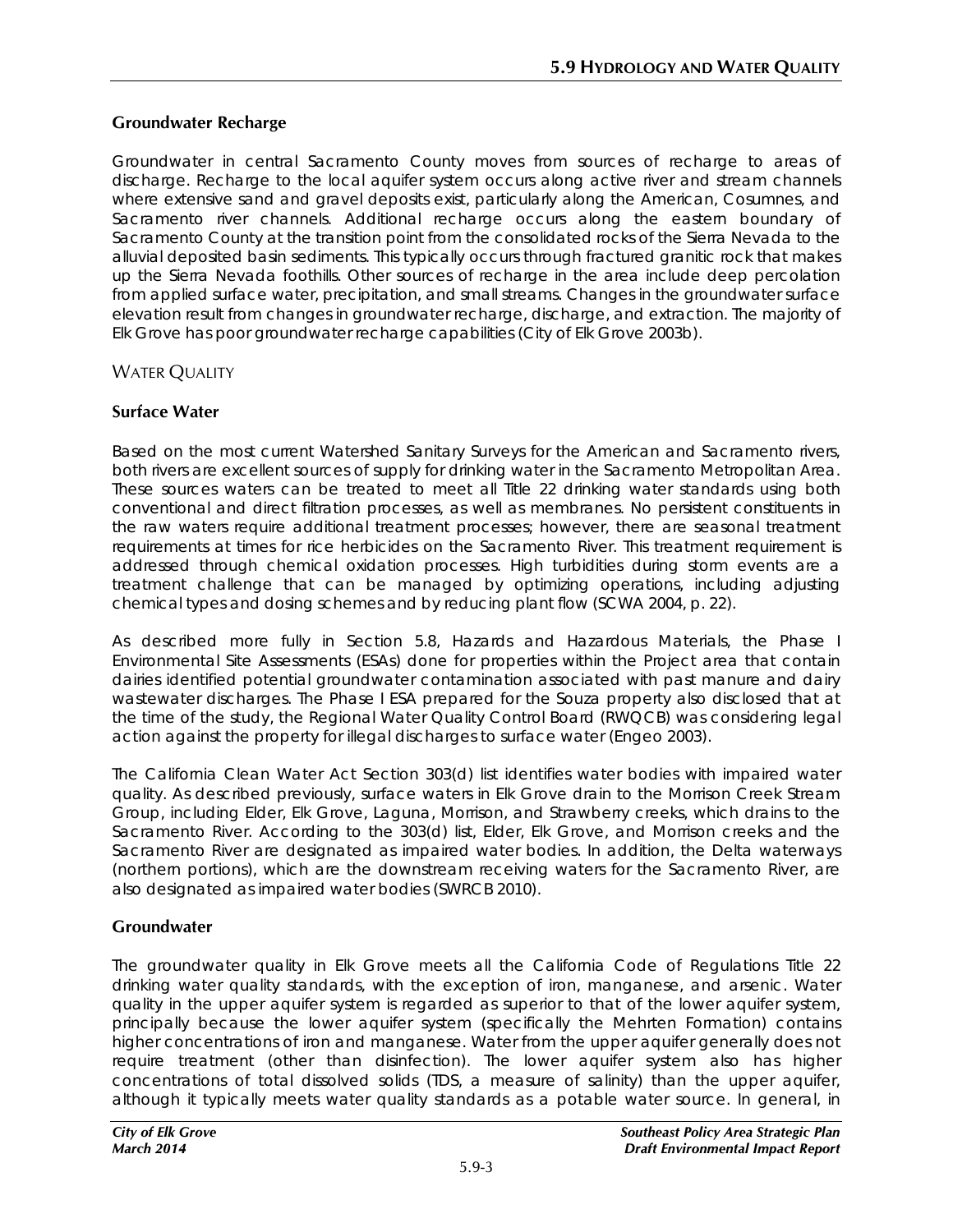groundwater at depths of approximately 1,400 feet or greater (actual depth varies throughout the basin), the TDS concentration exceeds 2,000 milligrams per liter (mg/L). At these concentrations, groundwater is considered to be non-potable unless reverse osmosis treatment is used to remove the dissolved solids (SCWA 2004, p. 14).

# **5.9.2 REGULATORY FRAMEWORK**

FEDERAL

## **Clean Water Act**

The Clean Water Act (CWA) regulates the water quality of all discharges into waters of the United States including wetlands and perennial and intermittent stream channels. Section 401, Title 33, Section 1341 of the CWA sets forth water quality certification requirements for "any applicant applying for a federal license or permit to conduct any activity including, but not limited to, the construction or operation of facilities, which may result in any discharge into the navigable waters." Section 404, Title 33, Section 1344 of the CWA in part authorizes the US Army Corps of Engineers to:

- Set requirements and standards pertaining to such discharges: subparagraph (e);
- Issue permits "for the discharge of dredged or fill material into the navigable waters at specified disposal sites": subparagraph (a);
- Specify the disposal sites for such permits: subparagraph  $(b)$ ;
- Deny or restrict the use of specified disposal sites if "the discharge of such materials into such area will have an unacceptable adverse effect on municipal water supplies and fishery areas": subparagraph (c);
- Specify type of and conditions for non-prohibited discharges: subparagraph (f);
- Provide for individual State or interstate compact administration of general permit programs: subparagraphs (g), (h), and (j);
- Withdraw approval of such State or interstate permit programs: subparagraph (i);
- Ensure public availability of permits and permit applications: subparagraph (o);
- Exempt certain federal or State projects from regulation under this Section: subparagraph (r); and
- Determine conditions and penalties for violation of permit conditions or limitations: subparagraph (s).
- Section 401 certification is required prior to final issuance of Section 404 permits from the US Army Corps of Engineers.

The California statutes enforced by the California State Water Resources Control Board and Regional Water Quality Control Boards (RWQCB) are equivalent to or more stringent than the federal statutes. Regional Boards are responsible for establishing water quality standards and objectives that protect the beneficial uses of various waters including Morrison Creek and other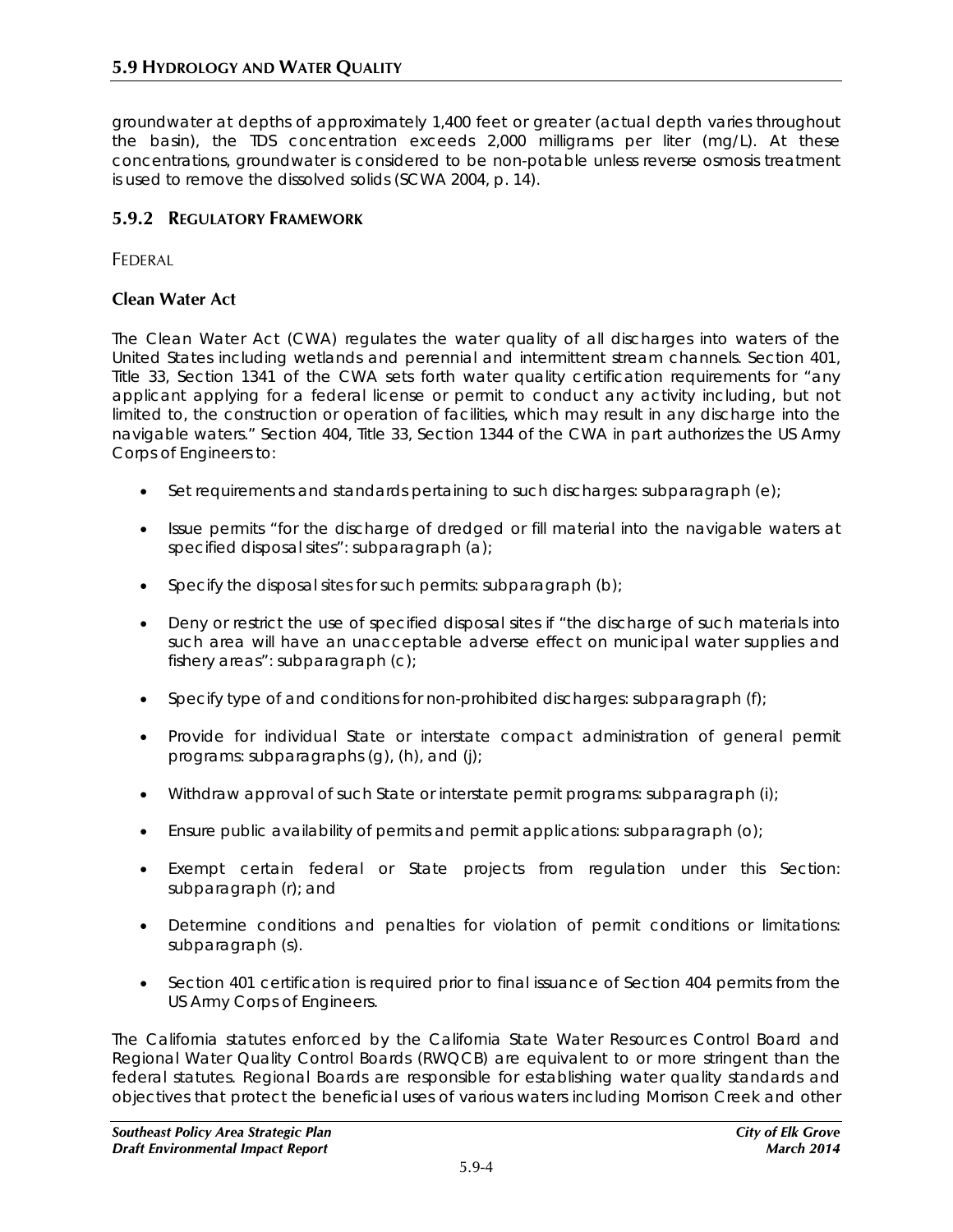creeks in and downstream of Elk Grove. In the City, the Central Valley RWQCB is responsible for protecting surface waters and groundwater from both point and non-point sources of pollution.

## **Federal Emergency Management Agency (FEMA)**

Sacramento County is a participant in the National Flood Insurance Program (NFIP), a federal program administered by FEMA. Participants in the NFIP must satisfy certain mandated floodplain management criteria. The National Flood Insurance Act of 1968 adopted as a desired level of protection an expectation that developments should be protected from floodwater damage of the Intermediate Regional Flood (IRF). The IRF is defined as a flood that has an average frequency of occurrence on the order of once in 100 years, although such a flood may occur in any given year. Sacramento County is occasionally audited by the DWR to ensure the proper implementation of FEMA floodplain management regulations.

**STATE** 

## **Department of Water Resources**

The Department of Water Resources' (DWR) major responsibilities include preparing and updating the California Water Plan to guide development and management of the State's water resources, planning, designing, constructing, operating, and maintaining the State Water Resources Development System, protecting and restoring the Sacramento-San Joaquin Delta, regulating dams, providing flood protection, assisting in emergency management to safeguard life and property, educating the public, and serving local water needs by providing technical assistance. In addition, the DWR cooperates with local agencies on water resources investigations, supports watershed and river restoration programs, encourages water conservation, explores conjunctive use of groundwater and surface water, facilitates voluntary water transfers, and, when needed, operates a State drought water bank.

## **Regional Water Quality Control Board Discharge Permits**

The Porter-Cologne Water Quality Control Act (Porter-Cologne) governs the coordination and control of water quality in the State and includes provisions relating to non-point source pollution. The State Water Resources Control Board (SWRCB) has the ultimate authority over State water rights and water quality policy. However, Porter-Cologne also establishes nine Regional Water Quality Control Boards to oversee water quality on a day-to-day basis at the local/regional level. The Central Valley RWQCB oversees the Elk Grove area.

Permits issued to control pollution (i.e., waste discharge requirements and National Pollutant Discharge Elimination System [NPDES] permits) must implement Basin Plan requirements (i.e., water quality standards), taking into consideration beneficial uses to be protected.

## Municipal Stormwater NPDES Permit

The City of Elk Grove Department of Public Works has jurisdiction over aspects of stormwater management in the City. The City became a joint participant with Sacramento County's NPDES permit. The permit, most recently renewed in September 2008, allows the City to discharge urban runoff from Municipal Separate Storm Sewer Systems (MS4s) in its municipal jurisdiction. The permit requires that the City impose water quality and watershed protection measures for all development projects. The NPDES also requires a permit for every new construction project that implements the following measures: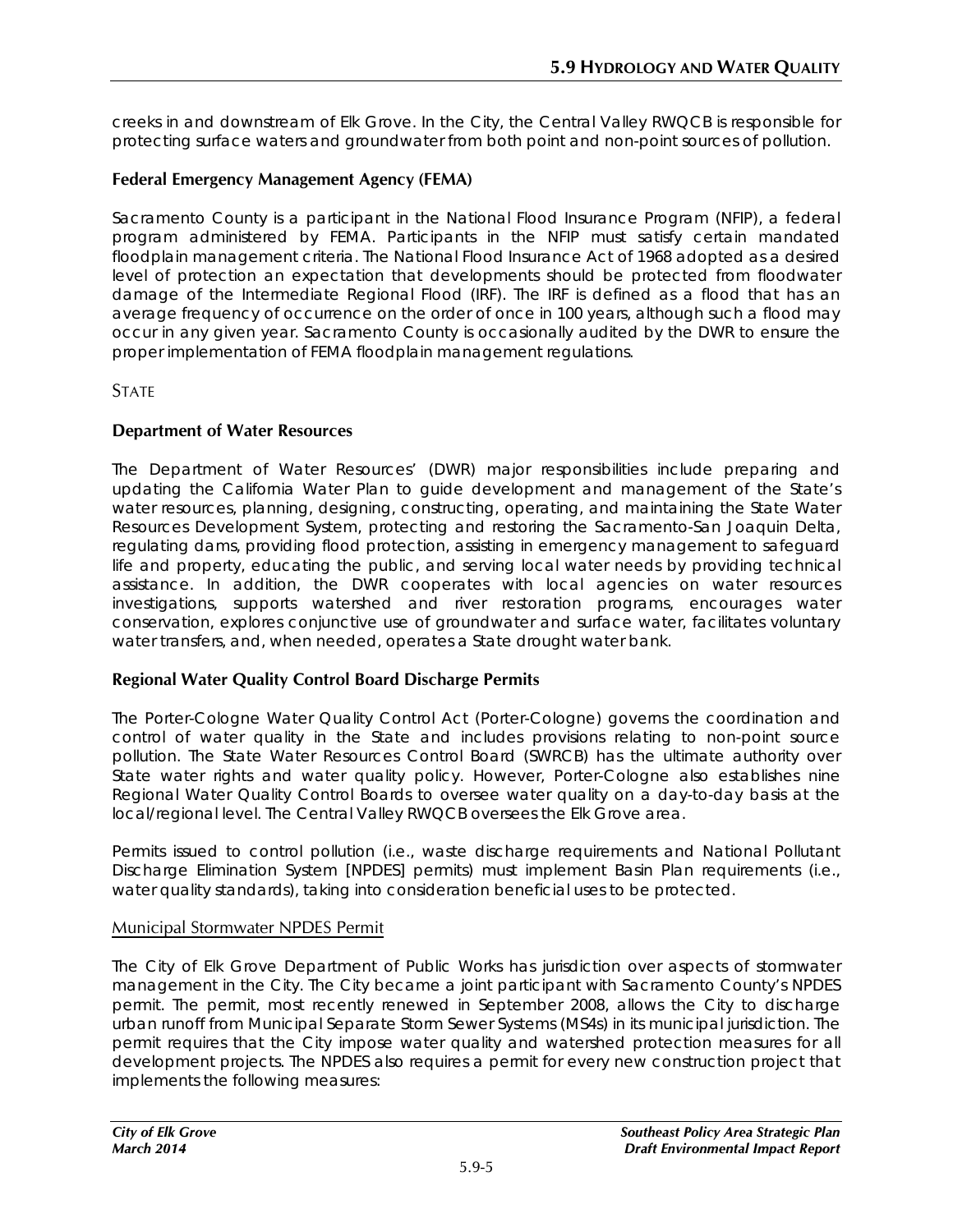- Eliminate or reduce non-stormwater discharges to stormwater systems and other waters of the nation.
- Develop and implement a stormwater pollution prevention plan (SWPPP).
- Perform inspections of stormwater control structures and pollution prevention measures.

## General NPDES Permits

The SWRCB issued a statewide General Permit (Water Quality Order No. 209-0009-DWQ) for construction activities within the State. The Construction General Permit (CGP) is implemented and enforced by the RWQCBs. The CGP applies to construction activity that disturbs 1 acre or more and requires the preparation and implementation of a stormwater pollution prevention plan that identifies best management practices to minimize pollutants from discharging from the construction site to the maximum extent practicable.

Certain actions during construction may also need to conform to a General Permit (Water Quality Order No. 5-00-175), which requires that a permit be acquired for dewatering and other low threat discharges to surface waters, provided that they do not contain significant quantities of pollutants and either (1) are four months or less in duration, or (2) the average dry weather discharge does not exceed 0.25 million gallons per day (mgd). Examples of activities that may require the acquisition of such a permit include well development water, construction dewatering, pump/well testing, pipeline/tank pressure testing, pipeline/tank flushing or dewatering, condensate discharges, water supply system discharges, and other miscellaneous dewatering/low threat discharges. However, the actions applicable to site development may already be covered under the CGP and therefore a separate permit may not be required.

LOCAL

## **Sacramento Area Flood Control Agency**

The Sacramento Area Flood Control Agency (SAFCA) was formed in 1989 to address the Sacramento area's vulnerability to catastrophic flooding. In response to record flooding in 1986, the [City of Sacramento,](http://www.cityofsacramento.org/) the [County of Sacramento,](http://www.saccounty.net/) the [County of Sutter,](http://www.co.sutter.ca.us/) the [American River](http://www.arfcd.org/)  [Flood Control District,](http://www.arfcd.org/) and [Reclamation District 1000](http://www.rd1000.org/) created SAFCA through a [Joint Exercise of](http://www.safca.org/about/jointExercise.html)  [Powers Agreement](http://www.safca.org/about/jointExercise.html) to provide the Sacramento region with increased flood protection along the American and Sacramento rivers. SAFCA's mission is to provide the region with at least a 100 year level of flood protection as quickly as possible while seeking a 200-year or greater level of protection over time. Under the Sacramento Area Flood Control Agency Act of 1990, the California Legislature has given SAFCA broad authority to finance flood control projects and has directed the agency to carry out its flood control responsibilities in ways that provide optimum protection to the natural environment (SAFCA 2013).

## Development Impact Fee Program

The SAFCA Board of Directors implemented a development fee program to ensure that new structures placed in the 200-year floodplain do not increase Sacramento's exposure to flood damages and the associated governmental costs. The fee program is intended to fund a series of flood risk reduction projects in order to achieve the goal of at least a 200-year level of protection (SAFCA 2013).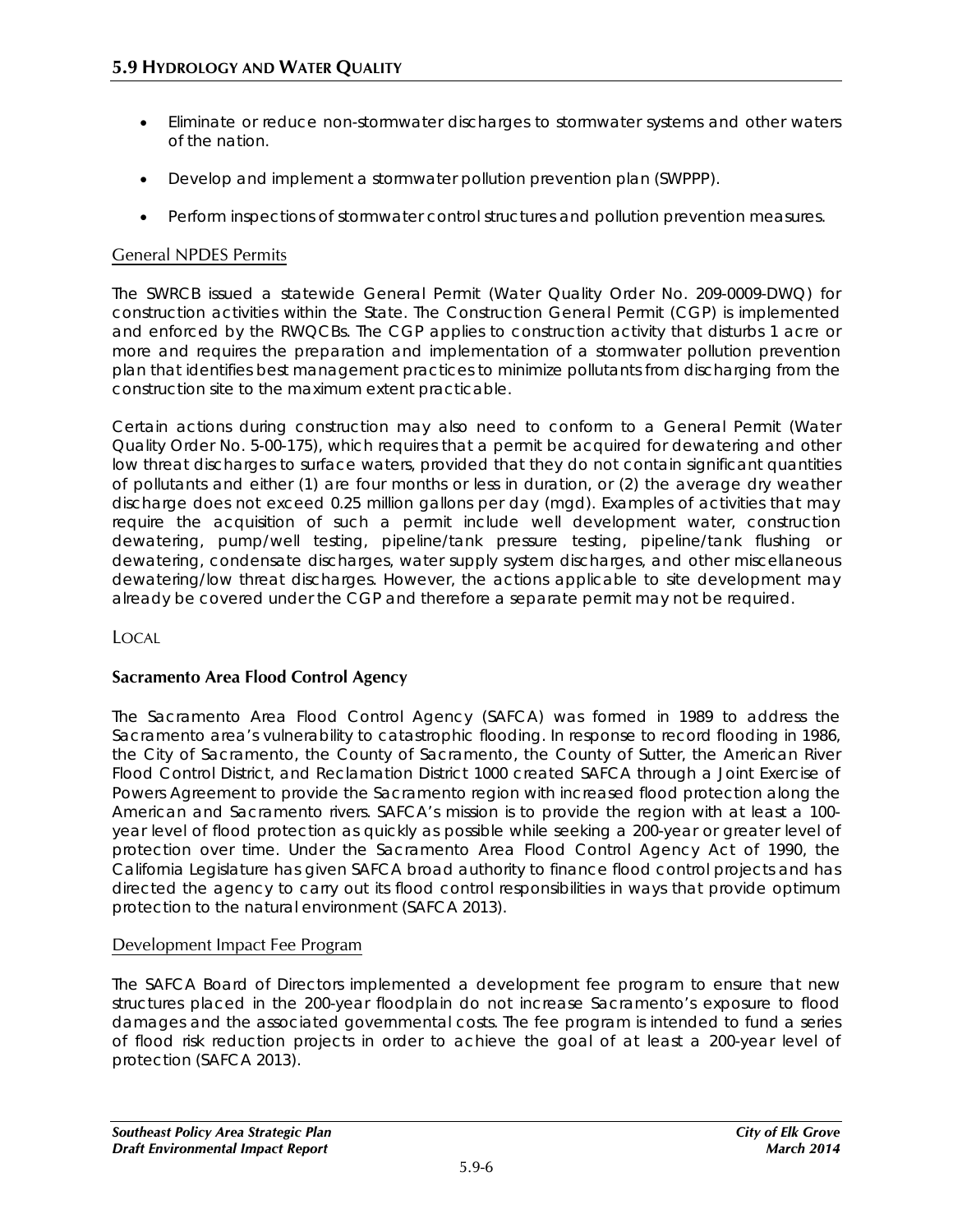## **Sacramento County Water Agency Zone 40**

The Sacramento County Water Agency (SCWA) created Zone 40 through Resolution No. 663 in May 1985. The purpose of Zone 40 is the acquisition, construction, maintenance, and operation of facilities for the production, conservation, transmittal, distribution, and sale of groundwater or surface water or both for the present and future beneficial use of the lands or inhabitants in the zone. The boundaries and scope of Zone 40's activities were expanded in 1999 by Resolution WA-2331 and included the use of recycled water in conjunction with groundwater and surface water. Refer to Section 5.12, Public Utilities, for more information regarding water supply and delivery.

## Zone 40 Water Supply Master Plan

The Zone 40 Water Supply Master Plan was adopted February 8, 2005, and provides a plan of water management alternatives to be implemented and revised as availability and feasibility of water supply sources change in the future. The Master Plan reflects recent trends in the pattern of water demand growth, treatment for water quality, expansion of the original service area, and the availability of potential sources of surface water supplies. The objectives of the plan are:

- Identify the assumptions and recommendations from the 1987 Master Plan that are no longer appropriate.
- Develop a set of water supply alternatives that provide a long-term balance between water demands and supplies that include conservation, groundwater, surface water, and recycled water as the building blocks for water management alternatives.
- Evaluate the engineering, institutional, social, financial, and environmental aspects associated with implementing each of the potential water management alternatives.
- Recommend a water management alternative that is flexible and can be modified as situations change and additional information becomes available.
- Identify an appropriate and flexible means of financing the recommended water management alternative.
- Provide a foundation on which to base future decisions regarding the acquisition, construction, operation, and maintenance of facilities required for the production, conservation, transmission, distribution, and sale of water.

## Zone 40 Groundwater Management Plan

The Zone 40 Groundwater Management Plan is a planning tool that assists the SCWA in maintaining a safe, sustainable, and high quality groundwater resource for users of the groundwater basin underlying Zone 40. The SCWA prepared the plan primarily to begin the groundwater planning process for Zone 40, positioning the agency for future activities. Groundwater management plan contain numerous technical requirements and provisions that are briefly summarized below.

- Contains an inventory of water supplies and describes water uses within a given region.
- Establishes groundwater Basin Management Objectives (BMOs) that are designed to protect and enhance the groundwater basin.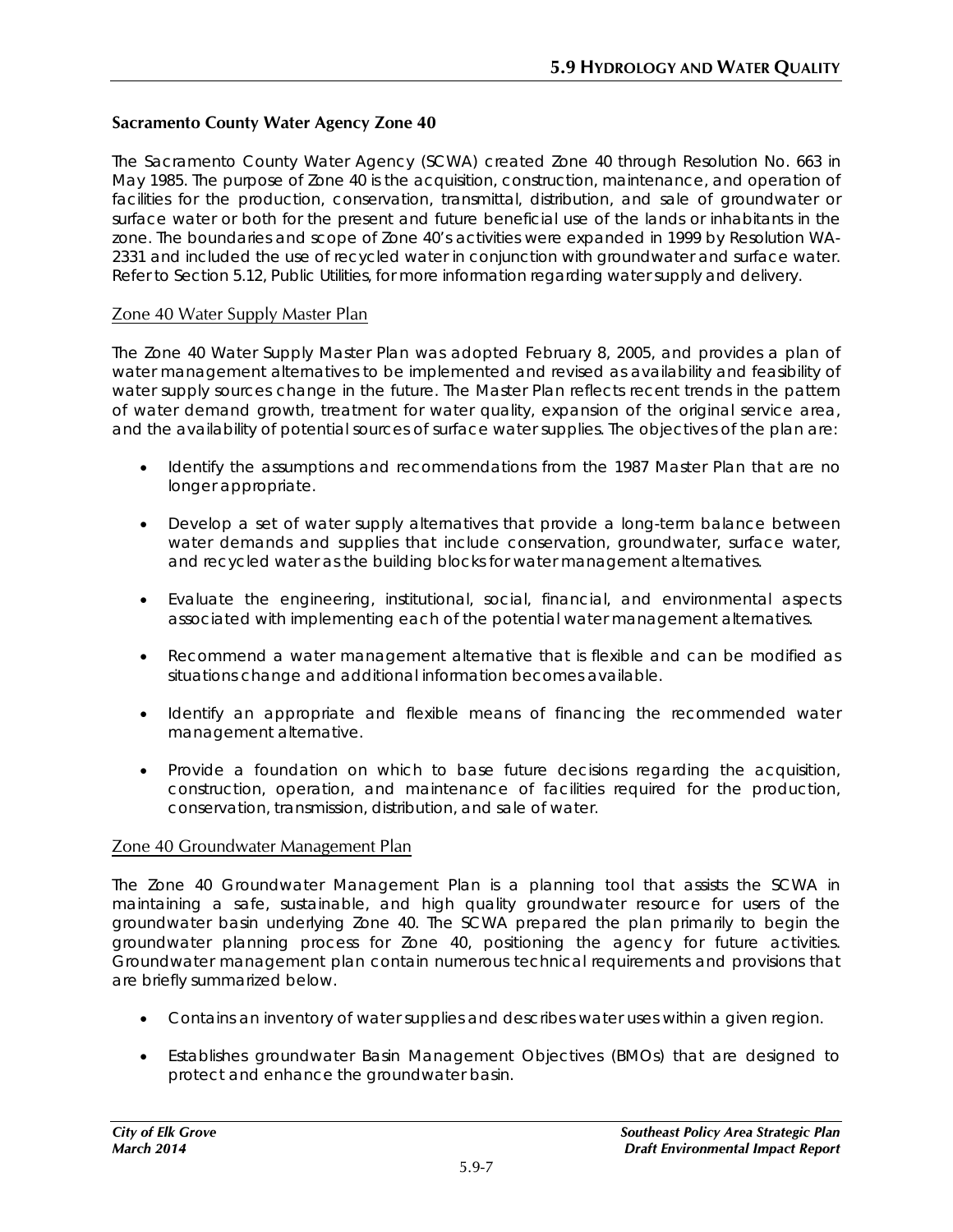- Identifies monitoring and management programs that ensure the BMOs are being met.
- Outlines a stakeholder involvement and public information plan for the groundwater basin.

## **Sacramento County Department of Water Resources**

## Local Floodplain Management Plan

A Local Floodplain Management Plan is required for a community to participate in the NFIP Community Rating System. The original plan for the County of Sacramento was prepared by the Sacramento County Department of Water Resources in 1997 and was adopted by the County Board of Supervisors on September 16, 1997 (Resolution 97-1112). The most recent update to the plan was in 2001. A Floodplain Management Plan is a comprehensive plan that describes how a community will deal with its flooding problems and protect the natural and beneficial functions of its floodplain. The 2001 Local Floodplain Management Plan for the County of Sacramento identifies the major watersheds and watercourses in the unincorporated area of the county, the flooding problems associated with these watercourses, and the measures being taken to minimize the flood risk for each watercourse. It also seeks to protect new development from the potential of flooding from a 100-year flood event to identify activities to reduce the potential of flood damage to existing structures. The 2001 plan identifies five major watersheds in Sacramento County. The Project area is located in the Morrison Creek Stream Group (County of Sacramento 2001).

## Floodplain Management Ordinance

Effective April 24, 2010, the Floodplain Management Ordinance (Sacramento County Zoning Code Sections 901 through 907) describes what types of development activities are allowed and how proposed development may be permitted. All proposed development activity in floodplains, defined as those areas designated by FEMA on the FIRMs for Sacramento County (Community Number 060262) and other areas subject to flooding, must be reviewed and permitted by the County's Floodplain Administrator prior to construction (County of Sacramento 2010).

## **Water Forum Agreement**

In 1993, the City and County of Sacramento created the Water Forum, a diverse group of business and agricultural leaders, citizens groups, environmentalists, water managers, and local governments, to find solutions to the water dilemma. Community leaders from Sacramento County, along with water managers from Placer and El Dorado counties, agreed on principles to guide development of a regional water supply solution and negotiated the Water Forum Agreement (WFA). One of the main goals of the WFA is to provide a reliable and safe water supply for the region's economic health and planned development to the year 2030. Many cities and water agencies surrounding Elk Grove are members of the Water Forum, such as Sacramento, Folsom, Galt, the SCWA, and the Omochumne-Hartnell Water District (Water Forum 2013). Refer to Section 5.12, Public Utilities, for a more detailed description of the Water Forum Agreement and the Water Forum Successor Effort.

## **City of Elk Grove General Plan**

The City of Elk Grove General Plan contains the following policies and actions related to hydrology and water quality that apply to the proposed Project. These policies and goals are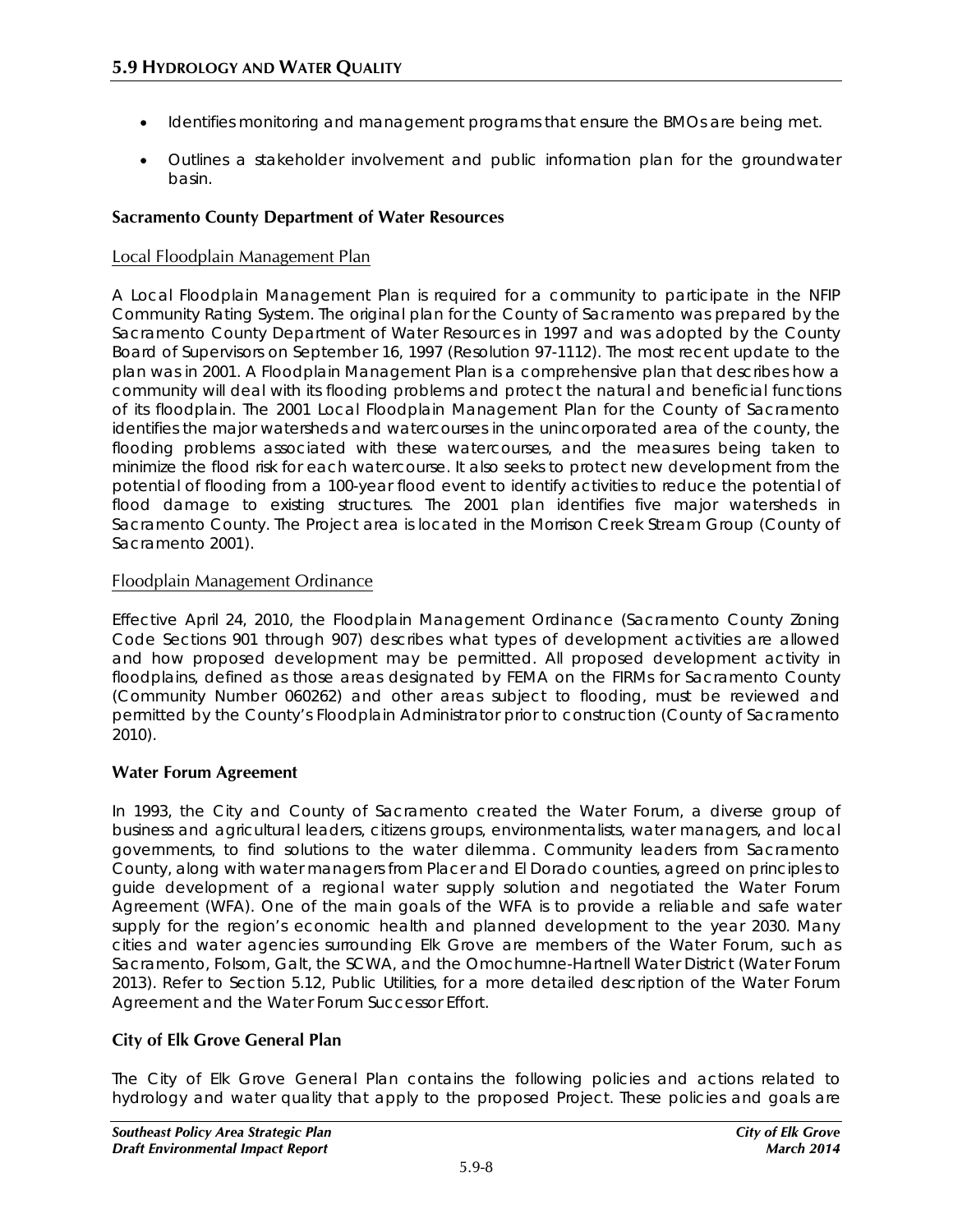contained in the Conservation and Air Quality Element as well as the Safety Element (City of Elk Grove 2003a). The Project does not include any actions or components that conflict with these General Plan policies. However, it should be noted that the final authority for interpretation of a policy statement, determination of the Project's consistency, ultimately rests with the Elk Grove City Council.

- **"CAQ-12** The City shall seek to ensure that the quality of groundwater and surface water is protected to the extent possible."
	- **"CAQ-12-Action 1** Continue to cooperate with the County, other cities, and the Regional Water Quality Control Board regarding compliance with the NPDES permit system, and support other water quality improvement projects in order to maintain compliance with the Basin Plan."
	- **"CAQ-12-Action 2** Implement the City's NPDES permit on all public and private development projects and activities."
	- **"CAQ-12-Action 3** Collect information on design, construction, and operation techniques which help prevent water pollution, and provide this information to the public and the development community."
- **"CAQ-13** Implement the City's NPDES permit through the review and approval of development projects and other activities regulated by the permit."
- **"CAQ-14** The City shall seek to minimize the amount of impervious surfaces and directly connected impervious surfaces in areas of new development and redevelopment and use on-site infiltration of runoff in areas with appropriate soils where the infiltration of storm water would not pose a potential threat to groundwater quality."
- **"CAQ-15** The City shall encourage water supply service providers and County Sanitation District 1 to design water supply and recycled water supply facilities in a manner that avoids and/or minimizes significant environmental effects. The City shall specifically encourage the Sacramento County Water Agency to design well facilities and operation to minimize surface flow effects to the Cosumnes River."
- **"CAQ-16** Future land uses that are anticipated to utilize hazardous materials or waste shall be required to provide adequate containment facilities to ensure that surface water and groundwater resources are protected from accidental releases. This shall include double containment, levees to contain spills, and monitoring wells for underground storage tanks, as required by local, State and federal standards."
- **"CAQ-17** The City recognizes the value of naturally vegetated stream corridors, commensurate with flood control and public acceptance, to assist in removal of pollutants, provide native and endangered species habitat and provide community amenities."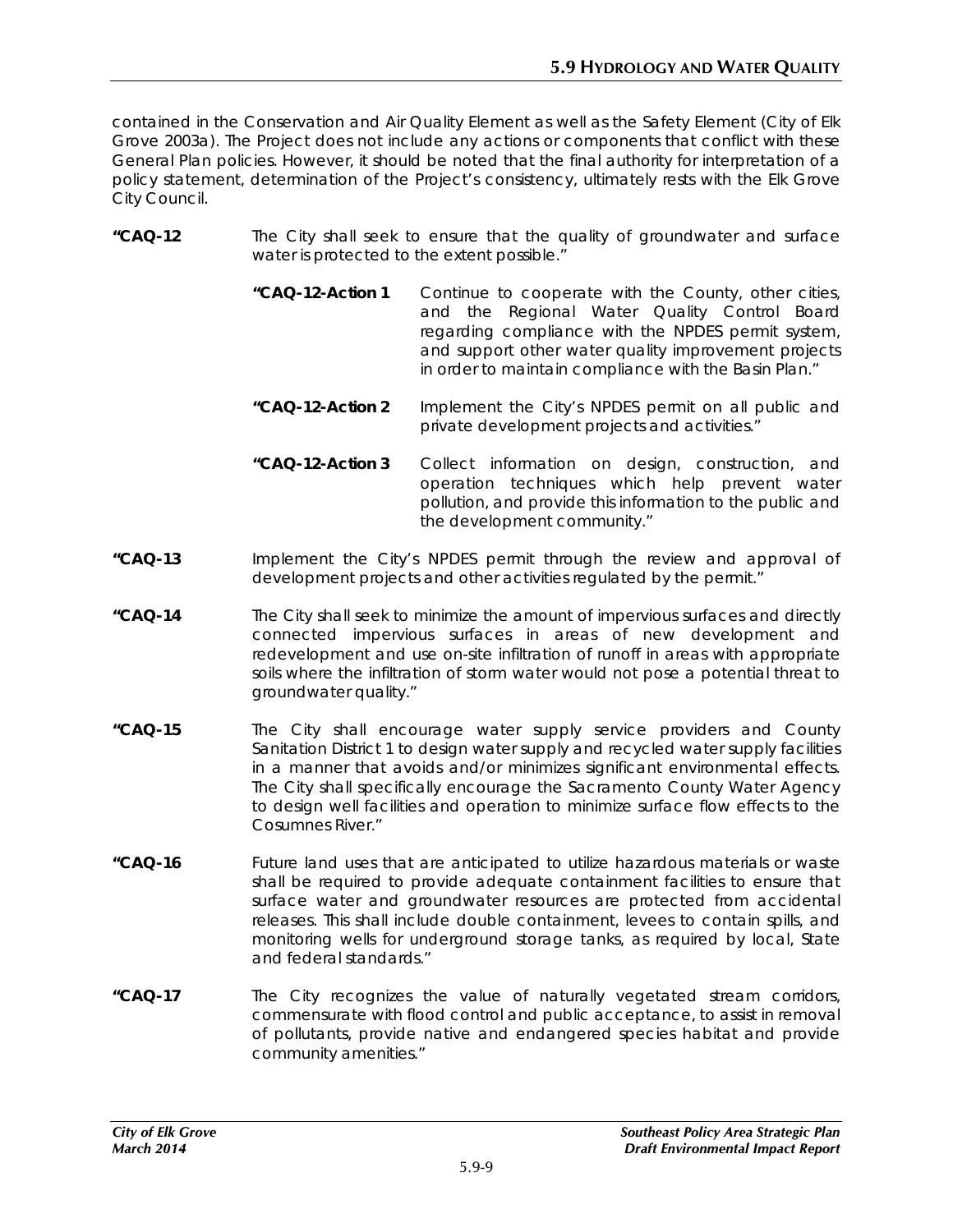- **"CAQ-18** Post-development peak storm water runoff discharge rates and velocities shall be designed to prevent or reduce downstream erosion, and to protect stream habitat."
- **"CAQ-19** Encourage the retention of natural stream corridors, and the creation of natural stream channels where improvements to drainage capacity are required."
	- **"CAQ-19-Action 1** Re-vegetation using native plant species shall be encouraged; use of non-native species shall be discouraged. Use of invasive species shall be prohibited."
- **"SA-13** The City shall require that all new projects not result in new or increased flooding impacts on adjoining parcels on upstream and downstream areas."
	- **"SA-32-Action 1** Review new development for adequate water supply and pressure, fire hydrants, and access to structures by fire fighting equipment and personnel."

## **City of Elk Grove Development Standards**

On its incorporation in July 2000, the City of Elk Grove adopted two County codes that provide legal authority for the Stormwater Quality Improvement Program—the Stormwater Management and Discharge Control (Elk Grove Municipal Code Chapter 15.12) and the Land Grading and Erosion Control (Elk Grove Municipal Code Chapter 16.44).

#### Stormwater Management and Discharge Control Ordinance

Elk Grove Municipal Code Chapter 15.12 provides authority to the City for inspections and enforcement related to control of illegal and industrial discharges to the City storm drainage system and local receiving waters.

#### Land Grading and Erosion Control Ordinance

Elk Grove Municipal Code Chapter 16.44 establishes administrative procedures, standards for review and implementation, and enforcement procedures for controlling erosion, sedimentation, other pollutant runoff, and the disruption of existing drainage and related environmental damage. The ordinance requires that prior to grading activities, a detailed set of plans be developed that include measures to minimize erosion, sediment, and dust created by improvement activities.

Improvement plans must identify the alteration of the natural flow of drainage before and after grading, as well as identify all natural and man-made drainage facilities. In general, plans must identify time of concentration, overflow time, concentrated flow times, rainfall intensity, runoff coefficient, and watersheds affecting the drainage facilities to which such surface water flows drain.

Where increased drainage flows have the potential to exceed the capacity of the existing facilities, plans must identify the improvements needed to accommodate the increased flows. These improvements are typically the responsibility of the point source development.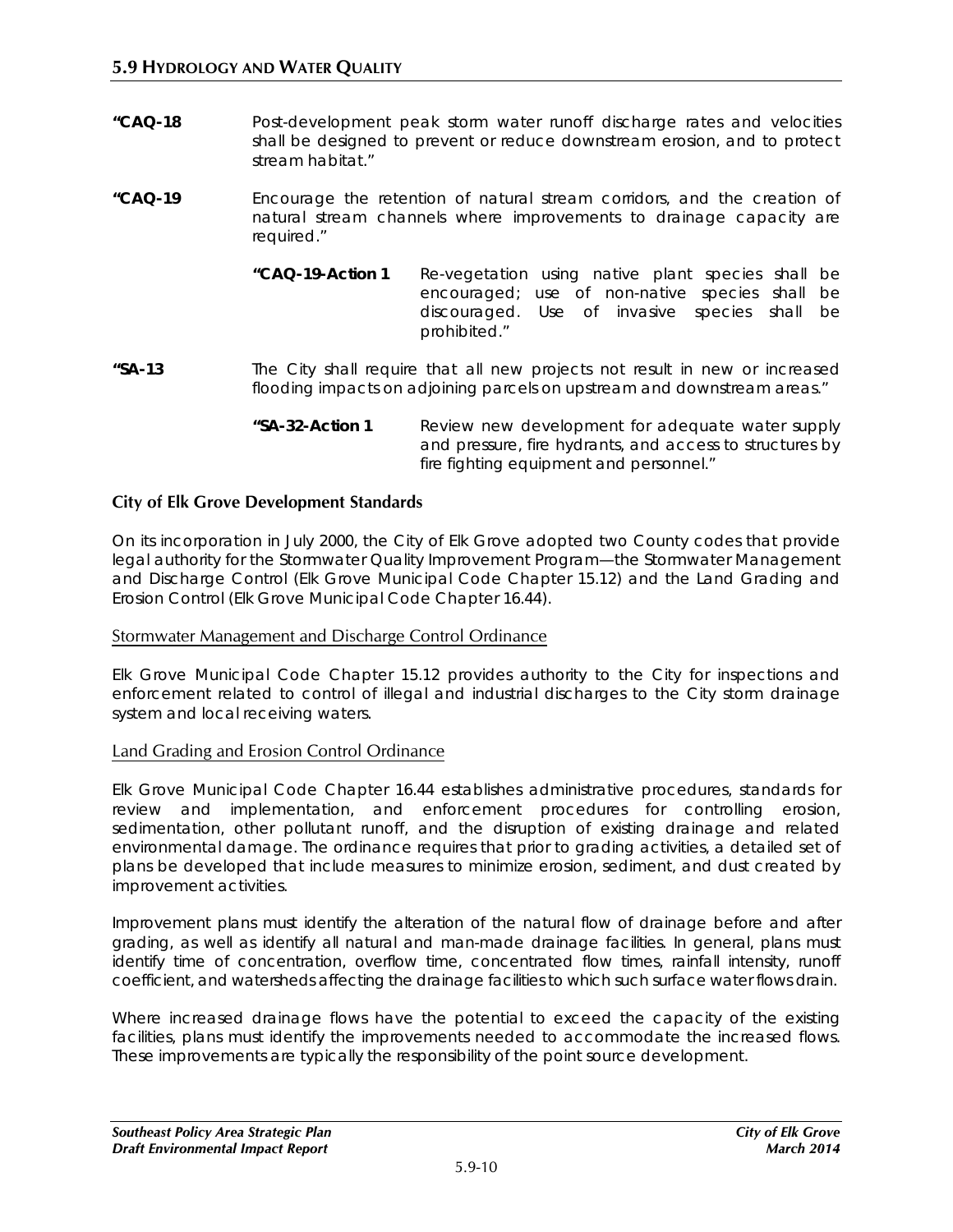## **City of Elk Grove Storm Drainage Master Plan**

The City adopted a comprehensive Storm Drainage Master Plan (SDMP) to provide a variety of drainage concepts for upgrading the existing storm drainage and flood control collection system. The SDMP identifies and analyzes the existing drainage deficiencies throughout the City, provides a range of drainage concepts for the construction of future facilities required to serve the City at buildout of the General Plan, and establishes criteria for selecting and prioritizing projects. The SDMP may also be utilized for the development of a capital drainage financing program. The SDMP combines the demands of flood risk reduction with ecosystem enhancements while incorporating urban development and rural residential land uses to provide an effective plan that will meet both the City's and the community's vision (City of Elk Grove 2013).

Previous drainage planning for the Project area is described in Chapter 15 of the SDMP, Volume II. The drainage concept plan in the SDMP defines an approximate configuration, alignment, and size for the future drainage channel to serve the area, and defines approximate locations and sizes of required detention basins to mitigate for increased runoff due to development. The sizing of these facilities was based on runoff rates generated from assumed future land use data based on the available information at that time (West Yost Associates 2013, p. 1)

## **5.9.3 IMPACTS AND MITIGATION MEASURES**

## STANDARDS OF SIGNIFICANCE

The impact analysis provided below is based on the following CEQA Guidelines Appendix G thresholds of significance for hydrology and water quality. A hydrology and water quality impact is considered significant if implementation of the Project would result in any of the following:

- 1) Violate any water quality standards or waste discharge requirements.
- 2) Substantially deplete groundwater supplies or interfere substantially with groundwater recharge such that there would be a net deficit in aquifer volume or a lowering of the local groundwater table level (e.g., the production rate of pre-existing nearby wells would drop to a level which would not support existing land uses or planned uses for which permits have been granted).
- 3) Substantially alter the existing drainage pattern of the site or area, including through the alteration of the course of a stream or river, in a manner which would result in substantial erosion or siltation on- or off-site.
- 4) Substantially alter the existing drainage pattern of the site or area, including through the alteration of the course of a stream or river, or substantially increase the rate or amount of surface runoff in a manner which would result in flooding on- or off-site.
- 5) Create or contribute runoff water which would exceed the capacity of existing or planned stormwater drainage systems or provide substantial additional sources of polluted runoff.
- 6) Otherwise substantially degrade water quality.
- 7) Place housing within a 100-year flood hazard area as mapped on a federal Flood Hazard Boundary or Flood Insurance Rate Map or other flood hazard delineation map.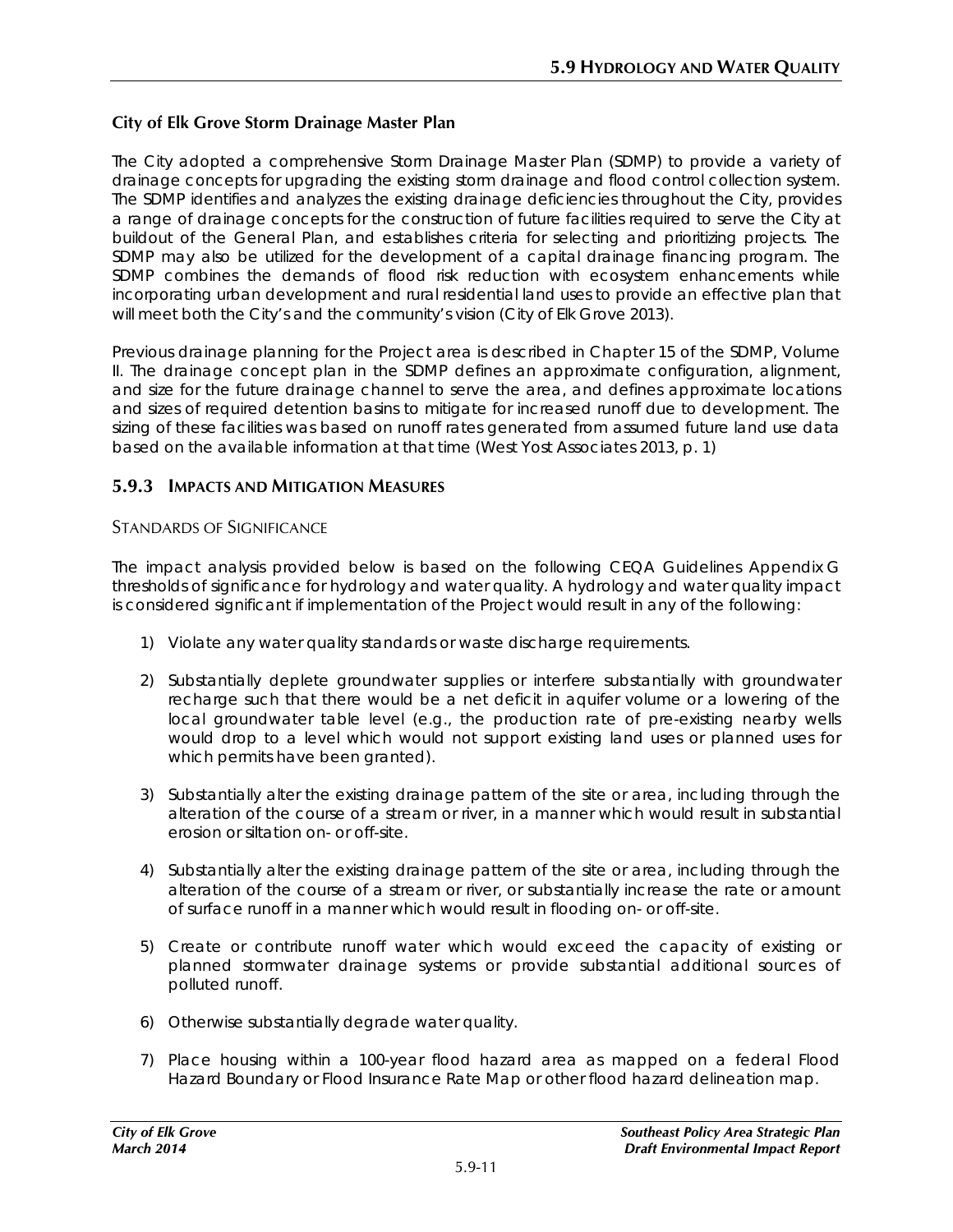- 8) Expose people or structures to a significant risk of loss, injury, or death involving flooding, including flooding as a result of the failure of a levee or dam.
- 9) Place within a 100-year flood hazard area structures which would impede or redirect flood flows.
- 10) Inundation by seiche, tsunami, or mudflow.

Section 1.0, Introduction, of this DEIR identifies that the proposed Project would result in no impacts related to inundation by seiche, tsunami, and mudflow. In addition, as described previously in this section, the Project area is not located in a 100-year flood hazard area as mapped on the applicable FIRMs or in the inundation areas of any levee systems or dams. Therefore, these issues (Standards of Significance 7, 8, 9, and 10) are not addressed further in the Draft EIR.

The reader is referred to Section 5.12, Public Utilities, for further discussion related to the provision of water supply as a utility. Effects on groundwater resources are addressed in Impact 5.9.3 below.

#### METHODOLOGY

#### **Drainage and Flooding**

The following drainage and flooding impact analyses were largely based on the Southeast Policy Area Drainage Study prepared for the proposed Project by West Yost Associates in December 2013. Following is a summary of the methodologies used in preparation of this study. A complete description of the methodologies can be found in **Appendix F**. The analysis was also based on review of the City's SDMP and applicable FEMA FIRMs for the Project area.

The drainage plan for Project area must reflect the needs of the entire Shed C watershed. Therefore, the drainage analysis for Project area includes an analysis of the entire Shed C watershed with a focus on the area located in Elk Grove. The Shed C analysis consists of two major components: (1) a continuous hydrologic analysis and (2) an event-based analysis.

The continuous hydrologic analysis considered the potential hydromodification effects of development in the watershed. Hydromodification is the change in runoff characteristics in a watershed caused by land use changes. These altered runoff characteristics can result in increased erosion and sedimentation, degradation of stream habitat, increased flood flows from increases in impervious surfaces, and other negative effects. Research has shown that a large percentage of the sediment transport and erosion in a stream system occurs at flow rates less than generated by the 2-year storm. Because of this, traditional hydrologic analyses that focus on individual design storms (e.g., 2-year, 10-year) are not suitable for hydromodification analyses. To ensure the cumulative effects of all potentially erosive flows are considered, a continuous hydrologic model is required. For the SDMP, a continuous hydrologic simulation was performed using the Hydrologic Engineering Center-Hydrologic Modeling System (HEC-HMS) software. The model was used to evaluate the long-term rainfall-runoff response for the Shed C watershed for two land use conditions:

• Base Conditions – This represents existing land use conditions in the watershed plus projects that already have approved tentative maps. Projects with approved tentative maps will not be required to include hydromodification mitigation. Therefore, these projects were included in the base conditions modeling to provide a reasonable starting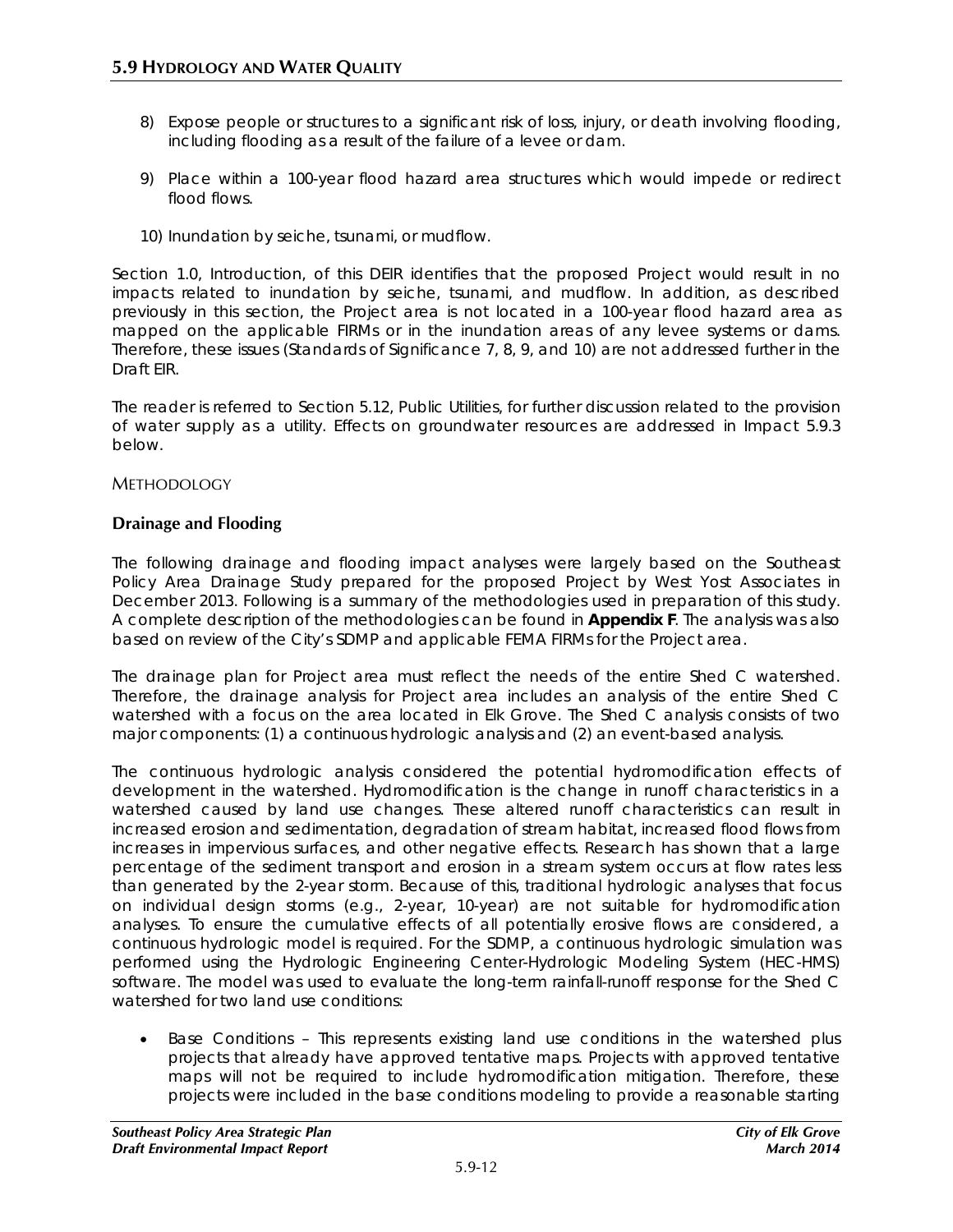point that could be used to assess the potential impacts of development of the Project area.

• Buildout Conditions – This represents full buildout of City land in Shed C. The results from buildout conditions were compared against those for base conditions to assess the performance of the drainage facilities proposed for hydromodification mitigation.

A traditional event-based analysis was also performed to assess the flood control performance of the proposed system. Single-event hydrologic and hydraulic models were prepared for the 10-year and 100-year storms for both predevelopment conditions and for mitigated buildout conditions. The results were used to confirm that the ultimate improvements would adequately mitigate for potential impacts to flood flows and to confirm the required size of the flood control channel (West Yost Associates 2013, p. 3).

## **Groundwater**

The analysis of impacts to groundwater is based primarily on the Water Supply Assessment prepared for the proposed Project by the SCWA (2013) as well as a review of the Water Forum Agreement, SCWA's Zone 40 Groundwater Management Plan (2004), and available DWR data.

PROJECT IMPACTS AND MITIGATION MEASURES

## **Degrade Water Quality (Standards of Significance 1, 3, and 6)**

**Impact 5.9.1** Development within the proposed Project area would include constructionrelated activities that could expose soil to erosion during storm events, causing degradation of water quality. Urban runoff from the Project area post-construction could also contribute to the degradation of downstream water quality. Compliance with existing regulations would reduce this impact to a level that is **less than significant**.

## Construction Water Quality Impacts

Construction activities associated with development under the proposed Project would include grading, demolition, and vegetation removal, which would disturb and expose soils to water erosion, increasing the amount of silt and debris entering downstream waterways. In addition, refueling and parking of construction equipment and other vehicles on-site during construction could result in oil, grease, or related pollutant leaks and spills that may discharge into storm drains. Improper handling, storage, or disposal of fuels and materials or improper cleaning of machinery close to the on-site drainage canal could cause water quality degradation.

Individual development projects within the Project area would be required to comply with Chapter 16.44 of the Elk Grove Municipal Code, which requires implementation of measures to minimize erosion, sediment, dust, and other pollutant runoff created by improvement activities. Individual development projects that would disturb 1 or more acres would also be required to obtain coverage under the State's General Construction NPDES permit, which requires projects to develop and implement a SWPPP that includes best management practices (BMPs) and requires inspections of stormwater control structures and pollution prevention measures. Examples of typical construction best management practices in SWPPPs include using temporary mulching, seeding, or other suitable stabilization measures to protect uncovered soils; storing materials and equipment to ensure that spills or leaks cannot enter the storm drain system or surface water; developing and implementing a spill prevention and cleanup plan; installing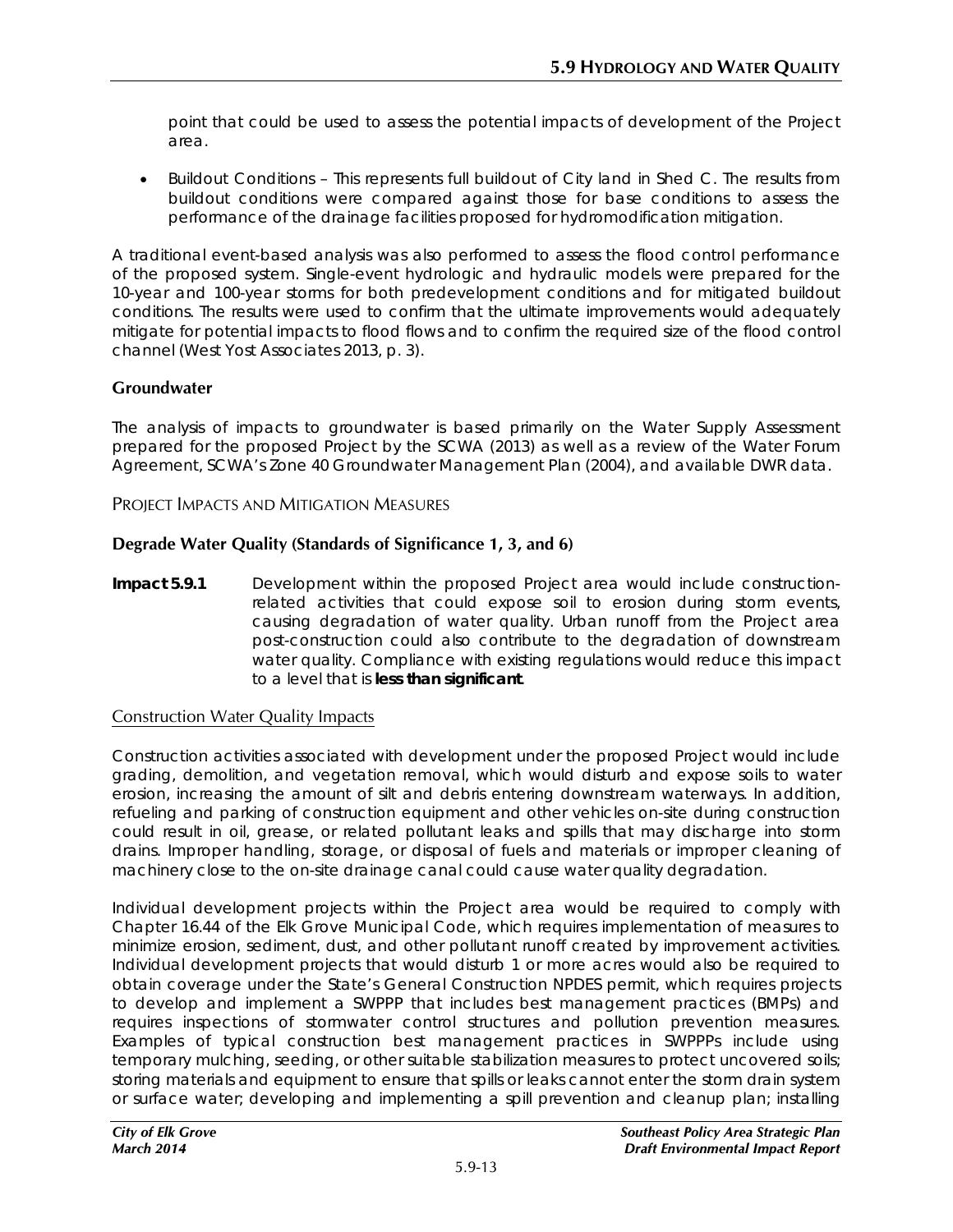traps, filters, or other devices at drop inlets to prevent contaminants from entering storm drains; and using barriers, such as straw bales or plastic, to minimize the amount of uncontrolled runoff that could enter drains or surface water. The discharger must also install structural controls, such as sediment control, as necessary, which would constitute Best Available Technologies (BAT) to achieve compliance with water quality standards. Compliance with these requirements would ensure that site development activities do not result in the movement of unwanted material into waters within or outside the Project area.

## Operational Water Quality Impacts

Subsequent development under the proposed Project would result in urbanization of the Project area. Direct surface water quality impacts could occur from the following general land use activities:

- Residential: Maintenance of yards associated with the use of fertilizers, herbicides, and pesticides, motor vehicle operation and maintenance, and pet care.
- Commercial/Industrial/Community: Maintenance of landscaped areas associated with the use of fertilizers, herbicides, and pesticides, and motor vehicle operation and maintenance.
- Recreation/Education: Maintenance of parks and playfields associated with the use of fertilizers, herbicides, and pesticides, and motor vehicle operation and maintenance.

Runoff typically contains oils, grease, fuel, antifreeze, and byproducts of combustion (such as lead, cadmium, nickel, and other metals), as well as nutrients, sediments, and other pollutants. Additionally, animal waste from pets (e.g., dogs and cats) could lead to fecal contamination of water sources. Precipitation during the early portion of the wet season (December to April) displaces these pollutants into stormwater runoff, resulting in high pollutant concentrations in the initial wet weather runoff. This initial runoff, containing peak pollutant levels, is referred to as the "first flush" of storm events. It is estimated that during the rainy season, the first flush of heavy metals and hydrocarbons would occur during the first 5 inches of seasonal rainfall.

Development of the Project area, which is currently largely undeveloped, would significantly increase the impervious surface area, thus increasing runoff flow rates (see Impact 5.9.2). This additional drainage could result in an increase of urban runoff pollutants and first flush roadway contaminants such as heavy metals, oil, and grease, as well as an increase in nutrients (e.g., fertilizers) and other chemicals. These constituents could result in water quality impacts to onand off-site drainage flows to area waterways. Conversely, conversion of the Project area from agricultural use to urban uses with limited landscaping could result in an overall reduction of fertilizers, pesticides, and animal waste in runoff entering downstream waterways. For example, the Project area currently contains dairies that result in runoff that could exceed water quality standards. These uses would ultimately be replaced with urban uses.

The City implements a stormwater quality program to preserve and improve water quality in its natural waterways, including ongoing compliance with the joint MS4 NPDES permit, collaboration with the other joint permittees in the Sacramento Stormwater Quality Partnership (SSQP), stream maintenance, and permit inspections and construction compliance. The SSQP educates and informs the public about urban runoff pollution, encourages public participation in cleanup events, works with industries and businesses to encourage pollution prevention, and requires development projects to implement construction and post-construction pollution controls. The drainage plan for the Project was designed to provide flood protection and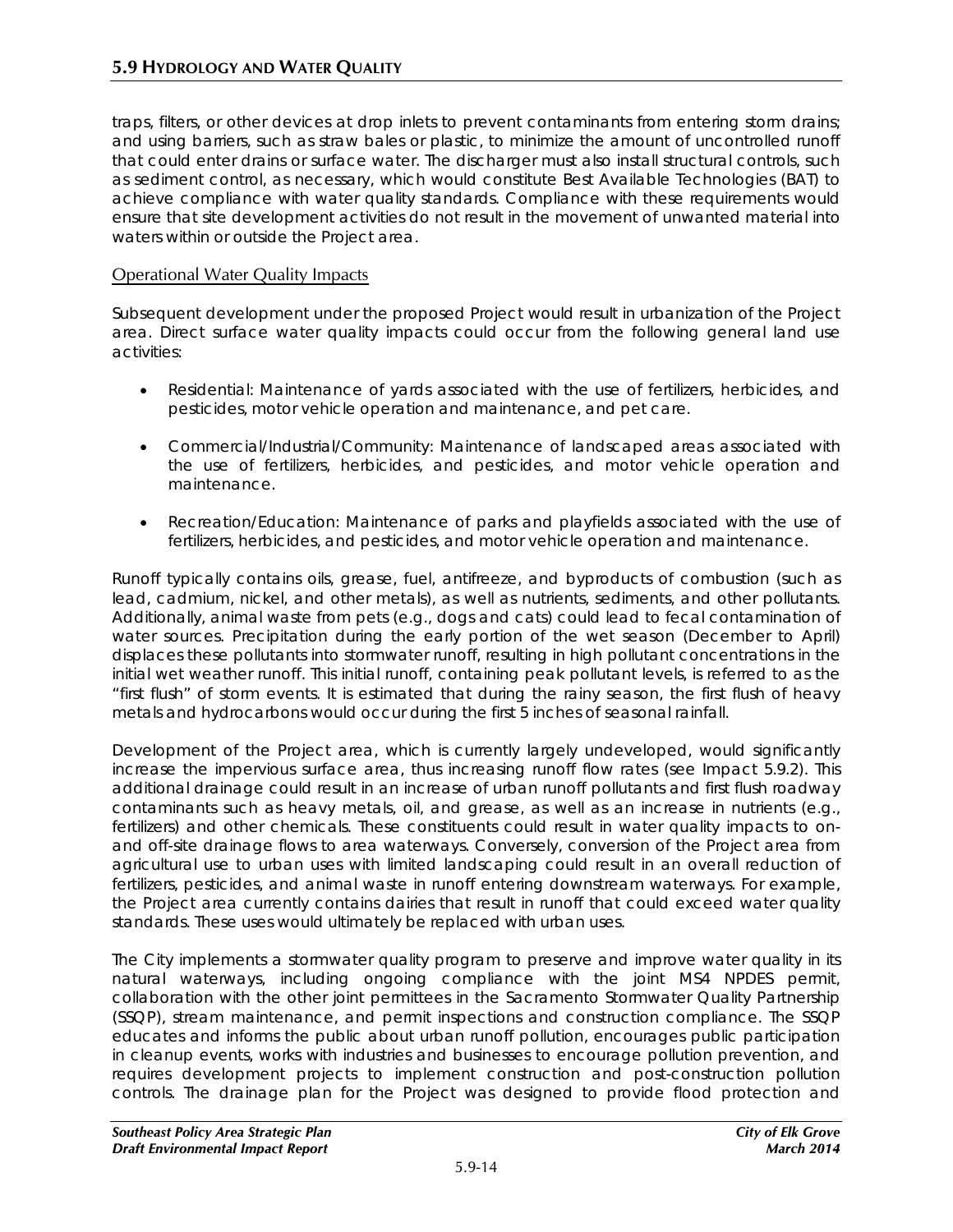mitigation, stormwater quality treatment, and hydromodification mitigation. The Project would include natural channels with permanent water features within the stream corridor or widened areas along the corridor, which would slow flows and improve water quality, as would detention basins included in the Project.

Potential impacts to water quality from construction and operation activities are addressed through the existing requirements of Municipal Code Chapter 16.44 and individual NPDES permits. Compliance with the State General Construction Activity Storm Water Permit requirements (where applicable) and Chapter 16.44 of the Municipal Code would be required. This impact is avoided through the use of effective construction-phase, source control, and treatment control BMPs that include site preparation, runoff control, sediment retention, and other similar measures. The effectiveness of BMPs has been recognized in the California Stormwater Quality Association's Stormwater Best Management Practice Handbooks and would be ensured through routine RWQCB and City inspections. Therefore, compliance with existing regulations would reduce surface water quality impacts associated with implementation of the proposed Project to a level that is **less than significant**.

#### Mitigation Measures

None required.

## **Drainage and Flooding (Standard of Significance 5)**

**Impact 5.9.2** Urbanization of the Project area would increase stormwater runoff and alter existing drainage patterns, potentially resulting in flooding. The Project includes a drainage plan to accommodate increased flows; however, this impact is **potentially significant**.

Development of the Project area, which is currently largely undeveloped, would significantly increase the impervious surface area, thus increasing runoff flow rates. Section 16.44 of the Elk Grove Municipal Code requires projects that would increase drainage flows and have the potential to exceed the capacity of existing drainage facilities to identify the improvements needed to accommodate the increased flows on project plans.

As described previously, the City's SDMP contains a preliminary drainage concept plan for the Shed C watershed, which includes the Project area, based on assumed future land use data. A drainage study was prepared for the proposed Project (West Yost Associates 2013; see **Appendix F**) to update this preliminary drainage concept plan based on the currently proposed land use plan.

The drainage concept for Shed C includes a multifunctional drainage corridor that would create and enhance the natural stream and habitat values. The multifunctional corridor would include a low-flow channel that is stable and self-sustaining and would be designed based on natural processes. The low-flow channel would meander within a larger floodplain corridor that would provide flood storage and conveyance as well as an opportunity for the creation of wetland habitat. Additional key components of the drainage concept are detention basins that would be included at major inflow points to the drainage corridor. These detention basins would provide flood storage and flow duration control to mitigate for potential flood flow increases and hydromodification effects due to the proposed urban development in the watershed (West Yost Associates 2013, p. 2).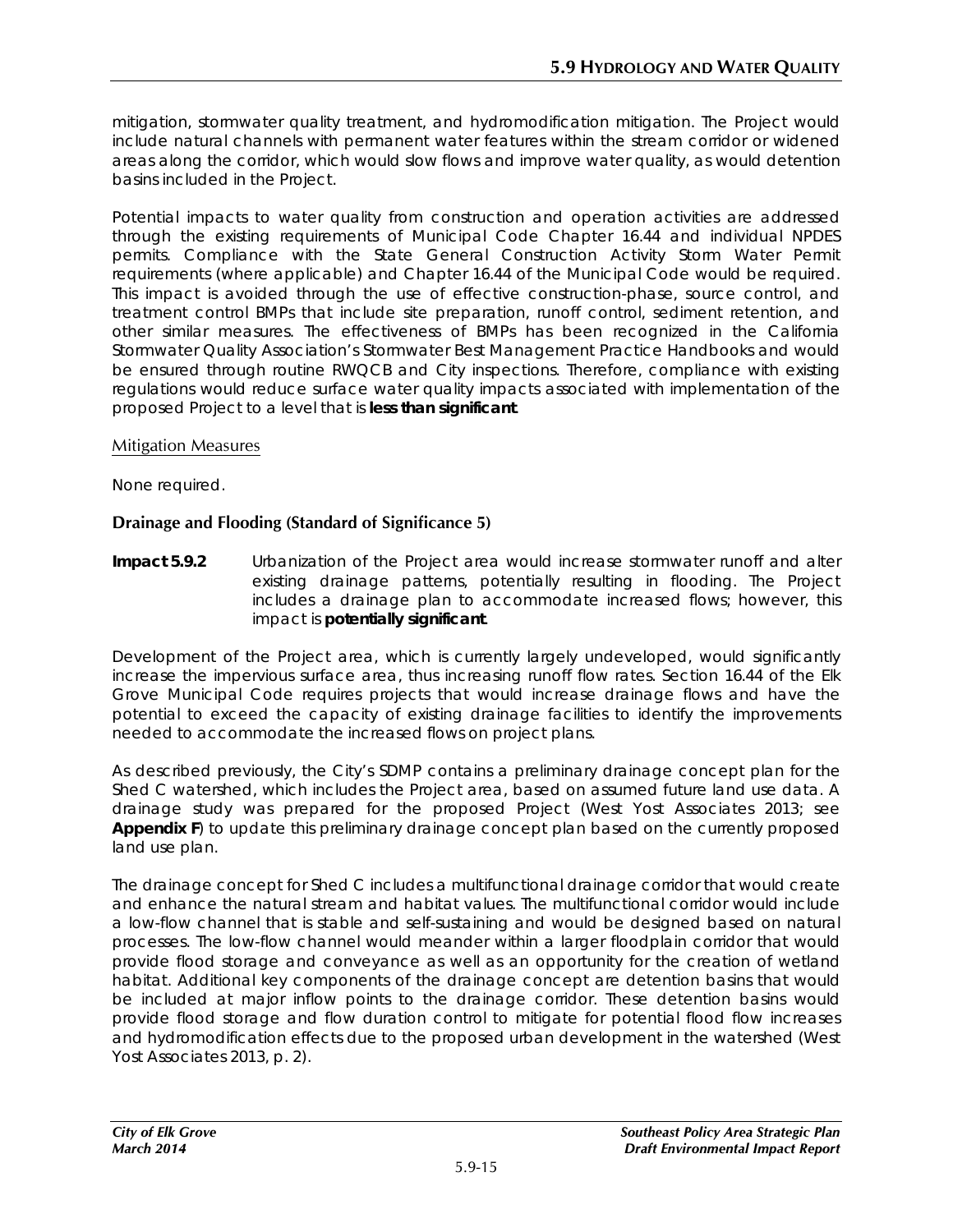Specifically, the new channel would be constructed between Lotz Parkway and Bruceville Road. The approximate alignment of the channel is shown on **Figure 2.0-5**. The channel would include five reaches; within each reach, the channel cross section would have the same general configuration, but with different dimensions. Box culverts are proposed at the five road crossings in the Project area. The downstream end of the proposed channel, especially Reach 4 (see **Figure 2.0-5**), is relatively shallow. To provide as much depth as possible in this reach of the channel, it is proposed that some excavation be performed to deepen the existing channel downstream of Bruceville Road. The excavation would be limited to construction of a small pilot channel to eliminate existing high points in the existing channel, which would allow the proposed Project channel to be constructed deeper. The off-site excavation is only intended to provide extra depth in the on-site channel and is not intended to provide a significant increase in capacity downstream of Bruceville Road. It is estimated that the pilot channel would extend approximately 3,200 feet downstream of Bruceville Road and the average depth of excavation would be approximately 1.8 feet.

Runoff from within the Project area would be directed into one of the nine detention basins. The general locations and approximate areas of the basins are shown on **Figure 2.0-5**. Underground pipe systems would convey runoff from small to moderate storms to the detention basins. During large events that exceed the capacity of the pipe systems, excess flow would be conveyed overland through streets and open space.

**Table 5.9-1** provides the calculated peak flood flows from the Project area for the 10-year and 100-year storm events under predevelopment and buildout conditions. As shown in **Table 5.9-1**, buildout of the proposed Project, including the proposed drainage channel and associated detention basins, would result in an overall reduction of peak flood flows.

| <b>Location</b>        | <b>10-Year Storm Event</b> |                 | <b>100-Year Storm Event</b> |                 |
|------------------------|----------------------------|-----------------|-----------------------------|-----------------|
|                        | <b>Pre-Development</b>     | <b>Buildout</b> | <b>Pre-Development</b>      | <b>Buildout</b> |
| <b>Bruceville Road</b> | 504                        | 409             | 802                         | 772             |

**TABLE 5.9-1 COMPARISON OF FLOOD FLOWS (CUBIC FEET PER SECOND)**

*Source: West Yost Associates 2013, p. 30*

According to the Project drainage study (West Yost Associates 2013, p. 30), the existing drainage channel and culvert capacities are insufficient to pass the 10-year or 100-year storm flows and significant overbank flooding would occur with potential structure flooding in certain portions of the Project area during a 100-year storm event. Under buildout conditions, the proposed detention basins and channel improvements would provide adequate storage and conveyance to protect the Project area from flooding and mitigate potential flood flow increases downstream (West Yost Associates 2013, p. 15). However, as individual projects are designed, it may be infeasible to direct flow overland from some small isolated areas to the planned detention basins due to existing topography and/or proposed site design. Therefore, this impact would be **potentially significant**.

Impacts associated with construction of the planned drainage facilities described here are assumed as part of the Project and are addressed in the individual technical sections of this Draft EIR (Sections 5.1 through 5.13). Where necessary, mitigation measures are provided to reduce impacts to levels that are less than significant. Potential impacts include disturbance of biological and/or cultural resources, conversion of agricultural land, temporary air emissions, soil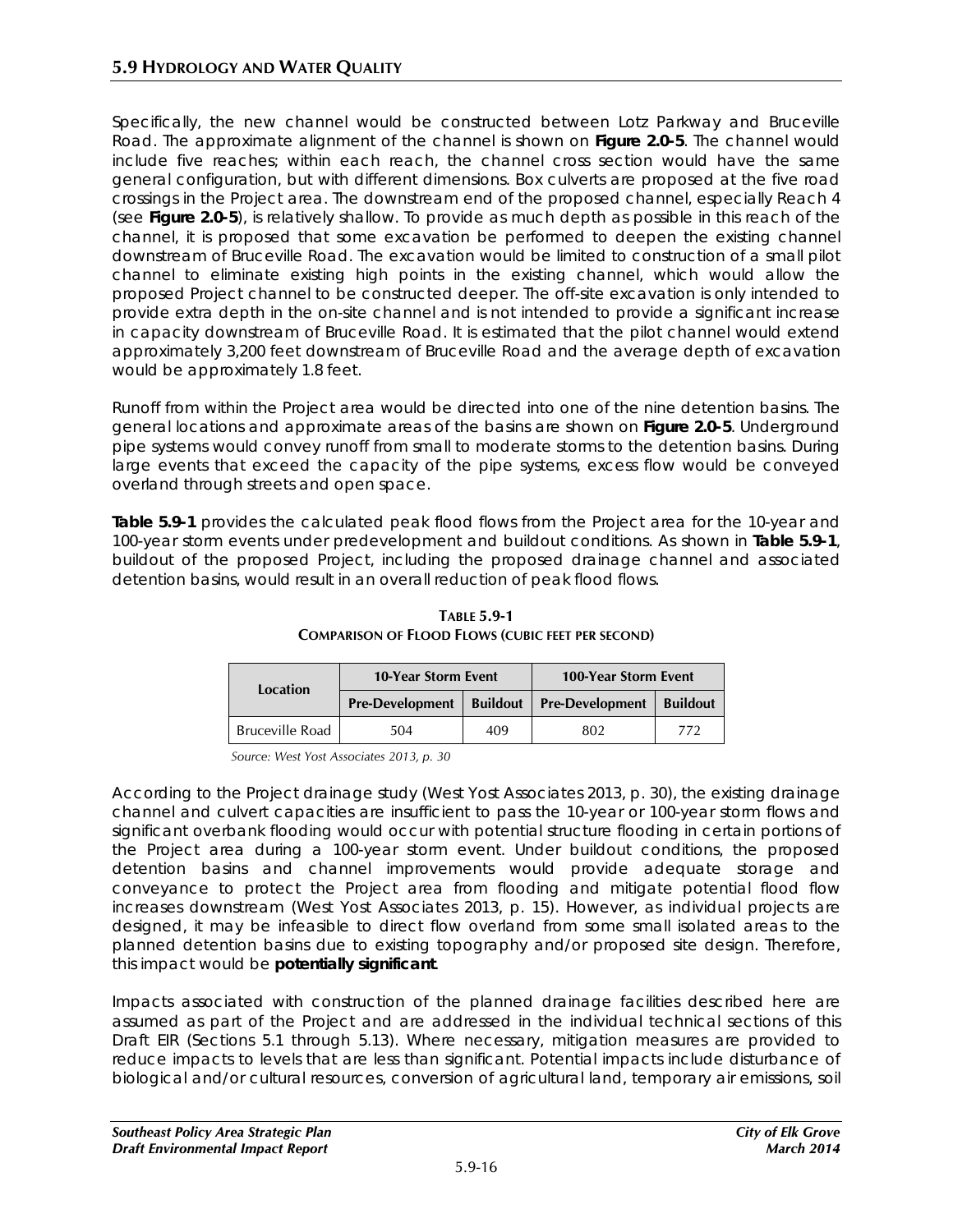erosion and water quality degradation, handling of hazardous materials, temporary construction noise, and temporary construction traffic.

#### Mitigation Measures

**MM 5.9.2a** New development applications within the Project area shall be accompanied by site-specific drainage reports consistent with the Southeast Policy Area Drainage Study. The project drainage reports shall be reviewed and approved by the Public Works Department prior to improvement plan approval for new development. The project drainage report shall include, at a minimum, written text addressing existing conditions, the effects of project improvements, all appropriate calculations, a watershed map, potential increases in downstream flows and volumes, proposed on-site improvements, and drainage easements, if necessary, to accommodate flows from the site. The site-specific drainage plans shall ensure that peak flows from developed areas do not exceed pre-development conditions. Temporary or interim improvements may be allowed provided the Public Works Department has determined such temporary or interim improvements do not impede development of the drainage master plan contained in the Southeast Policy Area Drainage Study.

| Timing/Implementation: | Prior to improvement plan approval |
|------------------------|------------------------------------|
|                        |                                    |
|                        |                                    |
|                        |                                    |

*Enforcement/Monitoring: City of Elk Grove Public Works Department*

**MM 5.9.2b** Grading plans for individual development projects in the Project area shall be designed in such a way to direct all overland flow into proposed on-site detention basins. If this is not feasible, separate stormwater quality treatment facilities shall be constructed and a detailed drainage study shall be completed which demonstrates that the overall flood control and hydromodification goals for the watershed, contained in the City's SDMP, are still met.

| Timing/Implementation:  | As a condition of Project approval and<br>implemented during review of individual<br>development projects |
|-------------------------|-----------------------------------------------------------------------------------------------------------|
| Enforcement/Monitoring: | City of Elk Grove Public Works Department                                                                 |

Implementation of mitigation measures **MM 5.9.2a** and **MM 5.9.2b** would ensure that on-site drainage facilities are designed and constructed in accordance with the assumptions of the Project's drainage study or that, where necessary, individual drainage and stormwater treatment facilities would be designed to ensure adequate capacity. With implementation of the mitigation measures, this impact would be **less than significant**.

## **Deplete Groundwater Supplies (Standard of Significance 2)**

**Impact 5.9.3** The proposed Project would result in increased use of groundwater from the Central Basin to meet domestic demand. The total water demand would not exceed the basin's sustainable yield. Therefore, this impact would be **less than significant**.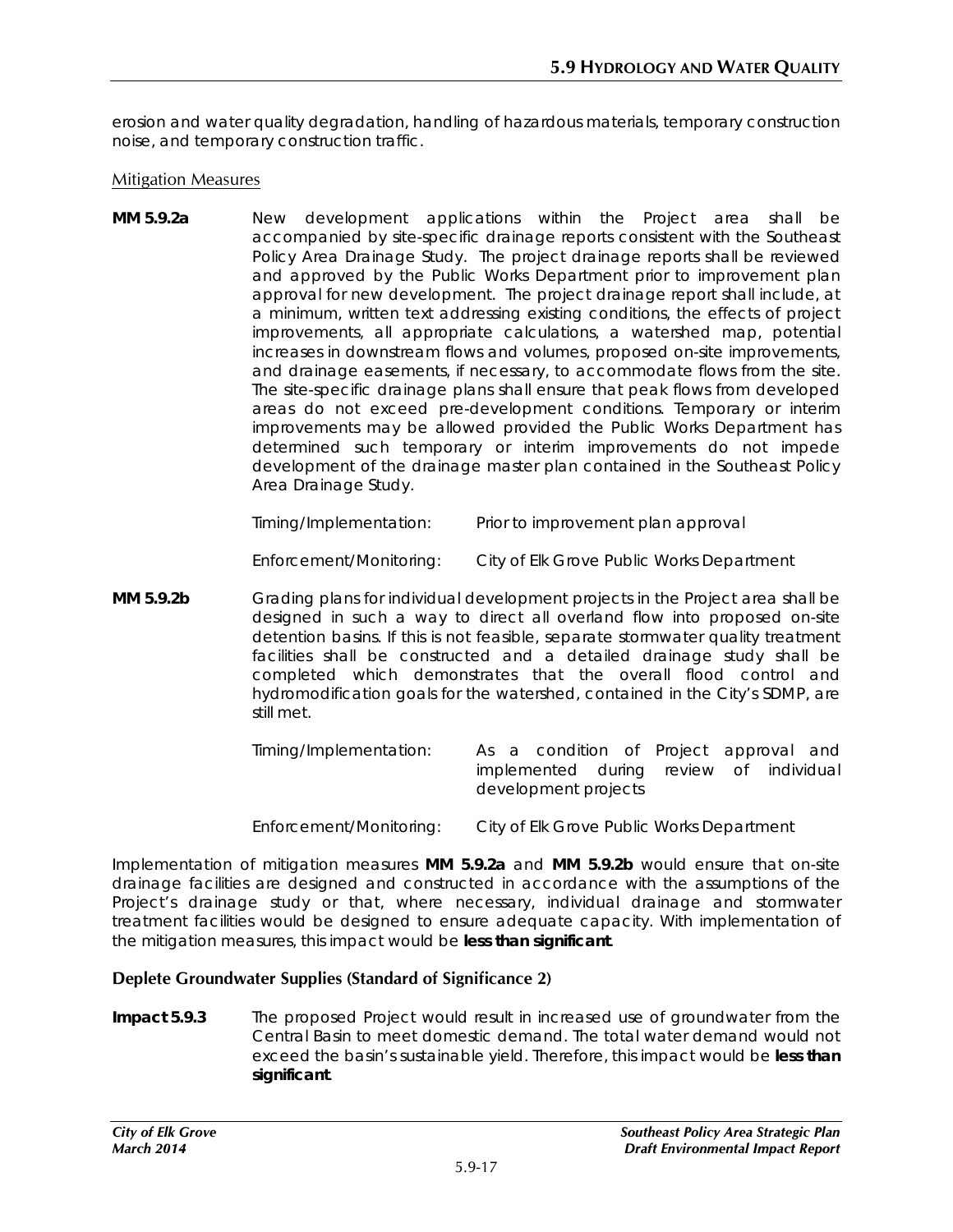The proposed Project would obtain domestic water supplies from the Sacramento County Water Agency (SCWA). The Project's water demand, as part of the Zone 40 water demand, would be met by conjunctive use of groundwater and surface water. Groundwater would be pumped from the South American Subbasin of the Central Basin as defined by the California Department of Water Resources (DWR) (2003) Bulletin 118.

The estimated long-term annual sustainable yield of groundwater from the Central Basin is 273,000 acre-feet per year (AF/year). Currently, groundwater extractions are estimated to be 235,000 AF/year (excluding remediation). In addition, the SCWA, as a member of the Sacramento Central Groundwater Authority (SCGA), actively participates in the implementation of the adopted Groundwater Management Plan, which was developed to maintain a safe and sustainable groundwater resource within the Central Basin. Some of the objectives of the Groundwater Management Plan are to maintain a long-term average extraction rate at or below the sustainable yield, maintain groundwater elevations, and protect against land surface subsidence. The SCWA's current Urban Water Management Plan (UWMP) would not result in the exceedance of the basin's sustainable yield or the agency's groundwater allocation per the WFA. The projected annual water demand for the Project is 3,278.3 AF/year (SCWA 2013). This projected water demand is accounted for in the SCWA's (2011) current Urban Water Management Plan; therefore, the Project would not result in the exceedance of the basin's sustainable yield or the agency's groundwater allocation per the WFA. Implementation of the proposed Project would not result in the substantial depletion of groundwater supplies, and this impact would be **less than significant**.

In addition, as described previously, recharge to the local aquifer system primarily occurs along active river and stream channels where extensive sand and gravel deposits exist. Although the proposed Project would result in the creation of impervious surfaces within the Project area, the Project area does not contain any river or stream channels or other conditions conducive to significant aquifer recharge. Therefore, the proposed Project would have a **less than significant** impact on groundwater recharge.

## Mitigation Measures

None required.

## **5.9.4 CUMULATIVE SETTING, IMPACTS, AND MITIGATION MEASURES**

## CUMULATIVE SETTING

The cumulative setting for drainage impacts is the area identified as Drainage Shed C in the City's Storm Drainage Master Plan, which covers nearly 7,900 acres in southern Sacramento County. The cumulative setting for groundwater impacts is the area that pumps groundwater from the Central Basin, which includes the cities of Elk Grove, Sacramento, and Folsom as well as areas of unincorporated Sacramento County.

## CUMULATIVE IMPACTS AND MITIGATION MEASURES

## **Cumulative Water Quality Impacts (Standards of Significance 1, 3, and 6)**

**Impact 5.9.4** Development of the Project area, in combination with other development in Drainage Shed C, would alter existing drainage patterns and result in water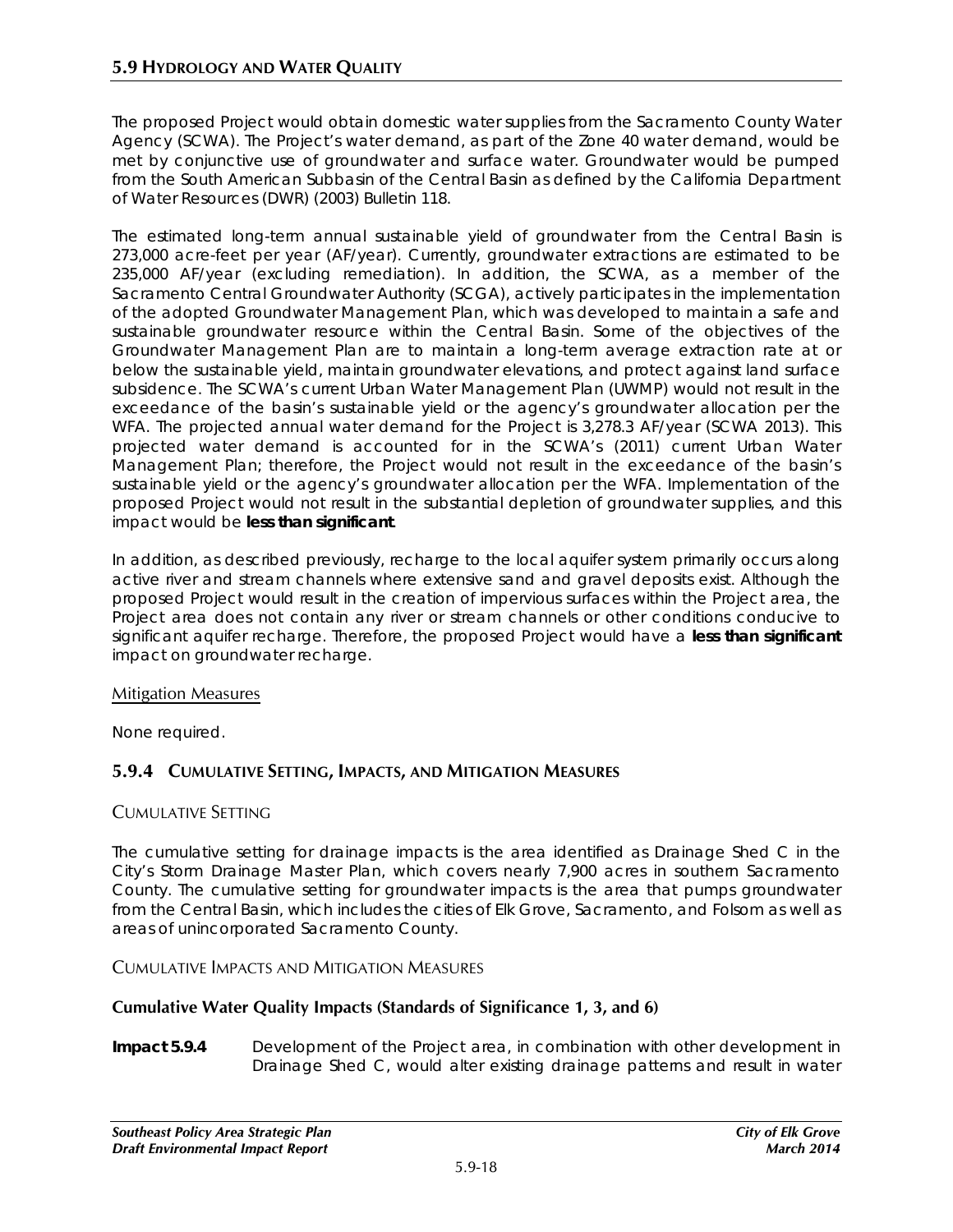quality degradation. Compliance with existing regulations would reduce these impacts to a level that is **less than cumulatively considerable**.

As described under Impact 5.9.1, development of the Project area could contribute to water quality degradation from construction and operation activities as well as alteration of existing drainage patterns. Development associated with the proposed Project, in combination with cumulative development in Drainage Shed C, could result in cumulative water quality impacts.

All future development in the Project area and other portions of the drainage shed that lie within the City would be required to comply with Elk Grove Municipal Code Chapter 16.44, which requires implementation of measures to minimize erosion, sediment, dust, and other pollutant runoff created by improvement activities. Other areas of the drainage shed in unincorporated Sacramento County would be required to comply with similar regulations under the County's Land Grading and Erosion Control Ordinance. All projects that would disturb 1 acre or more would also be required to obtain coverage under the State's General Construction NPDES permit, which requires projects to develop and implement a SWPPP and requires inspections of stormwater control structures and pollution prevention measures.

This impact is reduced through the use of effective BMPs that include site preparation, runoff control, sediment retention, and other similar features. The effectiveness of BMPs has been recognized in the California Stormwater Quality Association's California Stormwater Best Management Practice Handbooks and would be ensured through routine RWQCB and City inspections. Compliance with these existing regulations would minimize water quality impacts associated with cumulative development in the drainage shed to a level that is less than significant; therefore, contributions by the Project would be **less than cumulatively considerable**.

#### Mitigation Measures

None required.

## **Cumulative Drainage and Flooding Impacts (Standards of Significance 4 and 5)**

**Impact 5.9.5** Development of the Project area, in combination with other development in Drainage Shed C, would increase stormwater runoff and alter existing drainage patterns. Compliance with existing regulations would reduce these impacts to a level that is **less than cumulatively considerable**.

Continued urbanization in Drainage Shed C would increase drainage flows through the creation of impervious surfaces including roads, parking lots, and rooftops. Increased drainage flows could exceed existing and/or planned drainage facilities, resulting in flooding. However, the City has developed the Storm Drainage Master Plan to identify deficiencies in the City's drainage system and plan for necessary improvements to accommodate drainage flows as the City is built out in accordance with the General Plan. In addition, Section 16.44 of the Municipal Code requires projects that would increase drainage flows and have the potential to exceed the capacity of existing drainage facilities to identify the improvements needed to accommodate the increased flows on project plans. Implementation of the City's SDMP and compliance with this existing requirement would ensure that future development projects within Drainage Shed C are designed and constructed with adequate drainage facilities to prevent flooding. Furthermore, as shown in **Table 5.9-1** and discussed in Impact 5.9.2, buildout of the Project area, including the proposed drainage channel and associated detention basins, would result in an overall reduction in peak flood flows in the Project area. With implementation of mitigation measures **MM 5.9.2a** and **MM 5.9.2b**, the proposed Project's drainage system would provide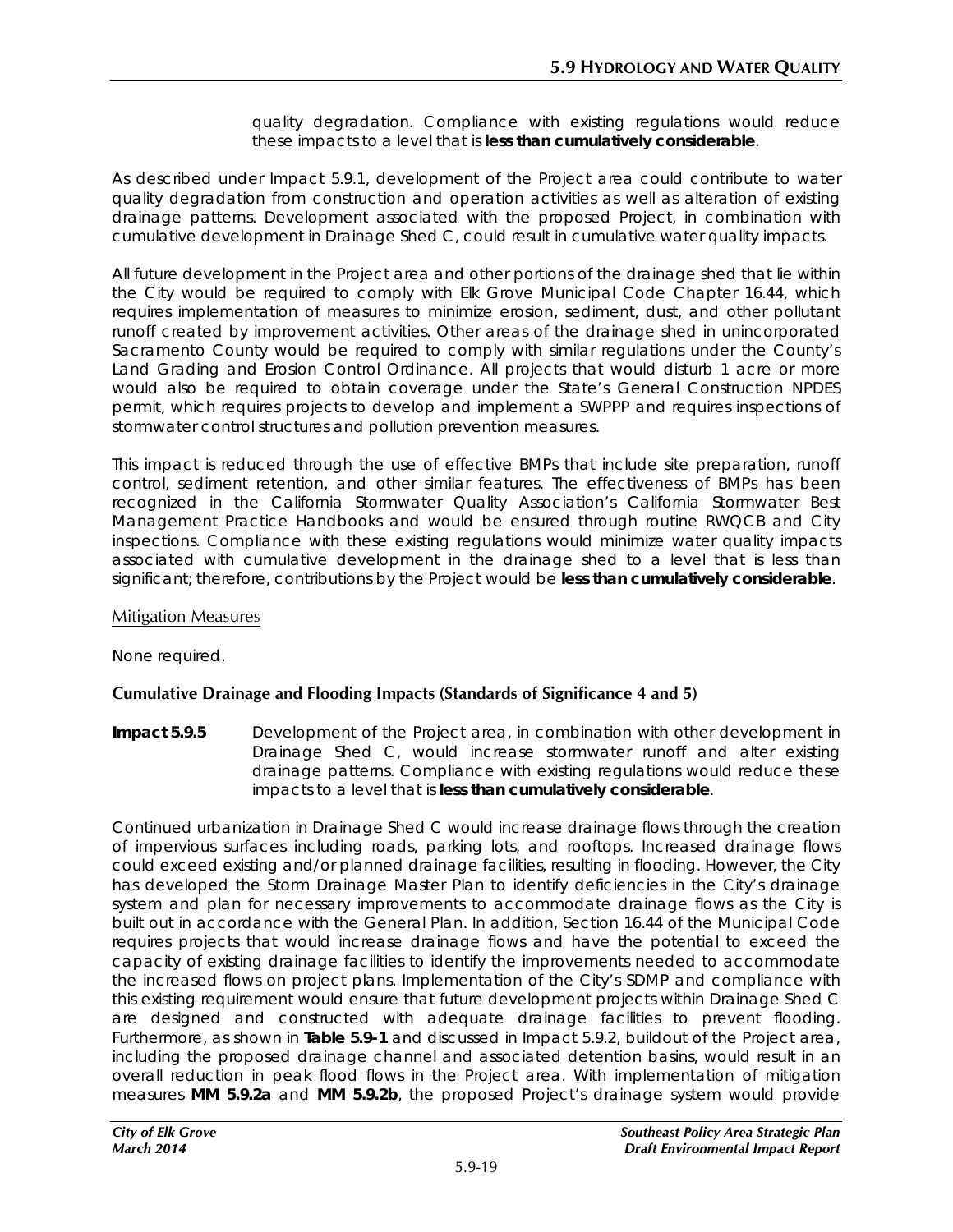adequate storage and conveyance to prevent flooding in the Project area and downstream. Therefore, this impact would be less than significant and contributions by the Project would be **less than cumulatively considerable**.

#### Mitigation Measures

None required.

## **Cumulative Water Demand Increase (Standard of Significance 2)**

**Impact 5.9.6** Development of the Project area, in combination with other development within the SCWA's Zone 40, would increase demand for groundwater and could potentially interfere with recharge of the aquifer. This impact would be **less than cumulatively considerable**.

As development occurs in the region, the demand for groundwater resources will increase, resulting in greater withdrawals from the Central Basin. However, continued implementation of the Water Forum Agreement and the Groundwater Management Plan would protect the Central Basin from overdraft by limiting withdrawals to below the established sustainable yield. While the proposed Project, as described under Impact 5.9.3, would increase demand for groundwater resources, the increase would not result in exceedance of the sustainable yield of the aquifer and would not affect implementation of the Water Forum Agreement or the Groundwater Management Plan. Therefore, this impact would be less than significant, and the proposed Project's contribution to this impact would be **less than cumulatively considerable**.

#### Mitigation Measures

None required.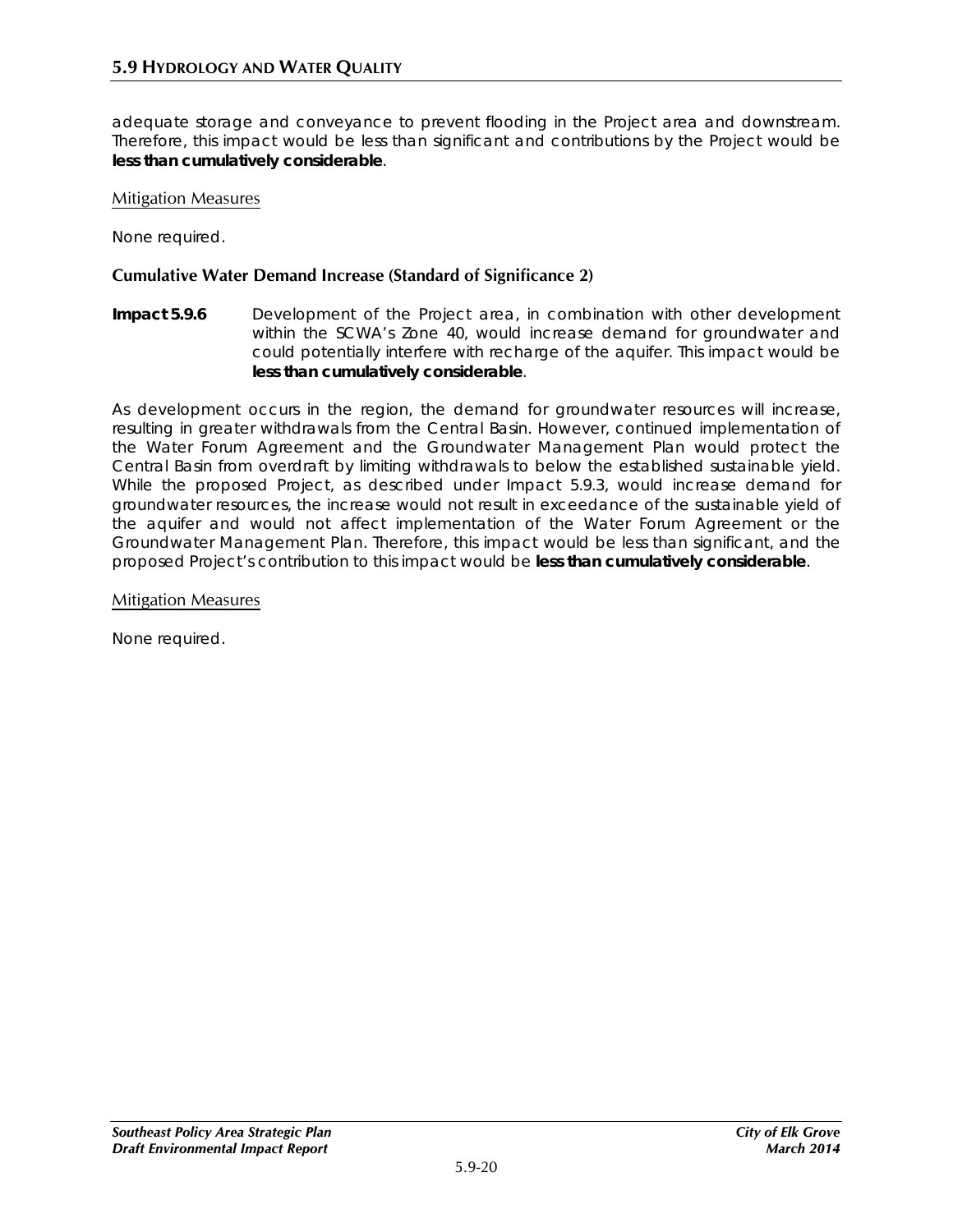## **REFERENCES**

Cal OES (California Office of Emergency Services). 2008. Dam Inundation Mapping Data.

City of Elk Grove. 2003a. *City of Elk Grove General Plan*.

———. 2003b. *City of Elk Grove General Plan Background Report*.

———. 2013. *Public Works: Storm Drainage Master Plan*. Accessed December 26. http://www.egpublicworks.org/storm-drain-master-plan.asp.

County of Sacramento. 2001. *Local Floodplain Management Plan for the County of Sacramento*.

———. 2010. *Sacramento County Floodplain Management Ordinance*.

- DWR (California Department of Water Resources). 2003. *California's Groundwater Bulletin 118 Update 2003*.
- ———. 2013. *Water Data Library*. Accessed December 19. http://www.water.ca.gov/waterdatalibrary/.
- Engeo Incorporated. 2003. *Phase One Environmental Site Assessment, Souza Property, APN 132- 0320-006, Sacramento County, California*.
- FEMA (Federal Emergency Management Agency). 2013. Flood Insurance Rate Maps, Panels 06067C0450H, 06067C0319H, and 06067C0318H.
- NWS (National Weather Service). 2013. *Advanced Hydrologic Prediction Service*. Accessed December 19. http://water.weather.gov/precip/.
- SAFCA (Sacramento Area Flood Control Agency). 2013. Accessed December 19. http://www.safca.org/.
- SCGA (Sacramento Central Groundwater Authority). 2012. *Sacramento Central Groundwater Authority Groundwater Elevation Monitoring Plan*.
- SCWA (Sacramento County Water Agency). 2004. *Zone 40 Groundwater Management Plan*.
- ———. 2005. *Zone 40 Water Supply Master Plan*.
- ———. 2011. *2010 Zone 41 Urban Water Management Plan*.
- ———. 2013. *Water Supply Assessment for Elk Grove Southeast Policy Area*.
- SWRCB (State Water Resources Control Board). 2010. *Impaired Water Bodies 2010 Integrated Report (Clean Water Act Section 303(d) List/305(b) Report) – Statewide*. Accessed February 19, 2014. http://www.waterboards.ca.gov/water\_issues/programs/tmdl /integrated2010.shtml.

Water Forum. 2013. Accessed December 19. http://www.waterforum.org/about.cfm.

West Yost Associates. 2013. *Southeast Policy Area Drainage Study*.

Wood Rodgers. 2013. *Elk Grove Southeast Policy Area Master Water Plan*.